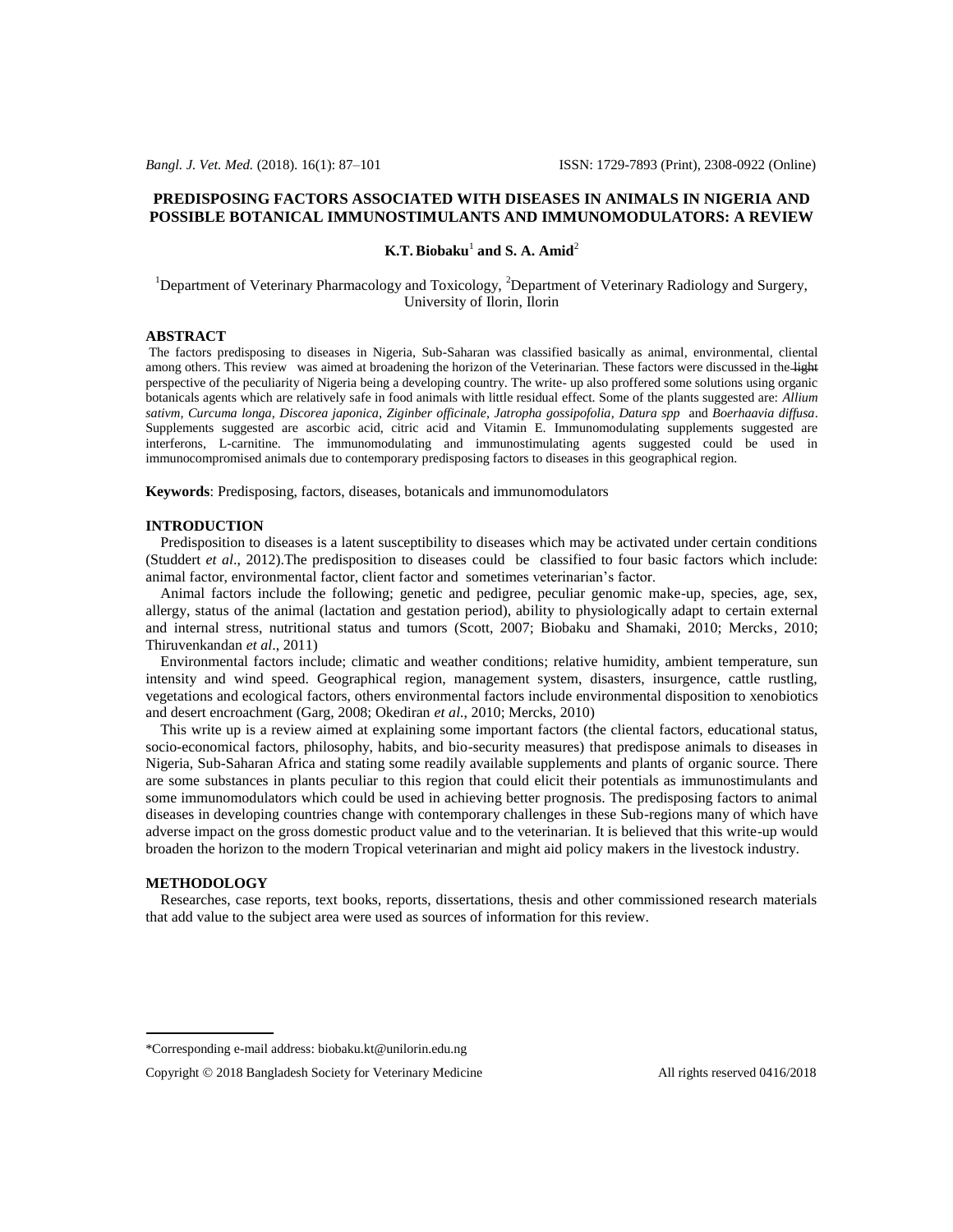## **ANIMAL FACTORS**

#### **Genetic factors**

 Hereditary diseases are diseases that are developed mainly on hereditary basis or are inherited (Studdert *et al.*, 2012). There are diseases predisposing factors due to genetic factors. There are some peculiar breeds that suffer some disorders more than some breeds of the same species (Wiles *et al.*, 2017). Amongst the disorders most prevalent in the purebred German shepherd which is among the most bred in Nigeria could predisposed to lipoma, skin or cutaneous cyst and hypersensitivity (O"Neill *et al.*, 2017; Wiles *et al.*, 2017). In a very recent study the short haired Weimaraner breed of dogs. This breed is predisposed to progressive retinal atrophy (Kropatsch *et al.*, 2017).This is a retinal disorder associated with gradual vision impairment due degeneration of retinal photo receptors of the eye Kropatsch *et al.* (2017). The molecular basis for this is the first four exons of the X-linked retinitis pigmentosa GTPase regulator (RPGR) is known to be involved in the progressive retinal atrophy (Kropatsch *et al.*, 2017). Also in a previous study in dog breeds the purebred dogs are often stated to be predisposed to some diseases due to inbreeding pressure (Urfer *et al.*, 2007).Dilated cardiomyopathy is a disease common in Doberman pinscher, Boxer, Great Dane, St. Bernard, Afghan hound and Cock Spaniel (Urfer *et al.*, 2007). The clinical course of the diseases varies within breeds. Osteogenic sarcoma is common in Wolfhound after this breed of dog is the German Shepherd breed of dog. Other diseases in which the wolfhound is predisposed to is also the osteochondriosis and osteochondritis dissecans (Urfer *et al.*, 2007). In a most recent study as of the time when this write-up is compiled. The German shepherd dog which one of the most common exotic breed of dog in this region and is one of the most patronized by dog breeders (Oboebgulem and Nwakonobi, 1989).A demographic study had shown the most frequent disorders in this breed are as follows. Otitis externa, osteoarthritis, diarrhoea, obesity and aggression and its most common cause of death is musculoskeletal disorders (Kropatsch *et al.*, 2017). In poultry, there are genomic basis to the resistance of some diseases. Resistance refers to anti-disease ability or reduced susceptibility. General resistance, under the control of multigenes and influenced by environment. There is the display of defensive functions and immunity to most pathogens (Thiruvenkandan *et al.*, 2011). In the case of resistance dominated gene, confers special resistance peculiar to some diseases and pathogens (Thiruvenkandan *et al.*, 2011). The disease resistant genes are those encoding antibodies, microRNA and other material that help the host resist the damage caused by pathogens*. MHC* (Major histocompatibility complex) genes which confers resistance against coccidiosis by boosting the immune status of the animal, *Nramp* (Natural resistance-associated macrophage protein1) genes which encode specific proteins which restrain specific intracellular pathogens effectively (Thiruvenkandan *et al.*, 2011). If mutation occurs in the *NrampI* gene leads to marked susceptibility to *Salmonella pullorum* (Thiruvenkandan *et al.*, 2011). *IFN* (Interferon) genes are said to have antivirus ability, the *IFN-α and IFN-β* possess this characteristics, *IFN* is also said to have antimicrobial effect. The interferon genes are resistant to infectious bronchitis virus, fowl pox and influenza virus (Thiruvenkandan *et al.*, 2011). Mx (Myxovirus resistance) genes, which is the most studied gene family in chicken and is associated with resistance to avian influenza and infectious bursal disease virus (Thiruvenkandan *et al.*, 2011). It is widely accepted that chicken Mx protein and Asn/ser at the 631<sup>st</sup> amino acid could lead resistance or susceptibility to disease. ALV (Avian leucosis virus) genes and *Zyxin* gene are also other genes of resistance in avian. So birds that don"t have these unique genes would be more predisposed (Thiruvenkandan *et al.* 2011).These resistance genes features are peculiar to some breeds that are less predisposed to disease.

#### **SPECIES**

 Animal species have diseases peculiar to them due to the fact that pathogens have preference to particular hosts. For example parvovirus infection in dogs, foot and mouth disease in bovine, *Cowdria ruminatium* in goats, African horse sickness in equine, swine fever porcine, *Spring viraemia* in fish. Some unique diseases are directly species specific but have wider species host target such as rabies. Rabies could infect all warm blooded animals but in spite this; it is still one of the top ten species specific that affect canine species (Merks, 2010).

#### **AGE**

 The age of an animal could be a predisposing factor to diseases. Neonates have higher tendency to be infected than their adult. This is due to the fact their cell mediated immunity and humoral immunity is still developing.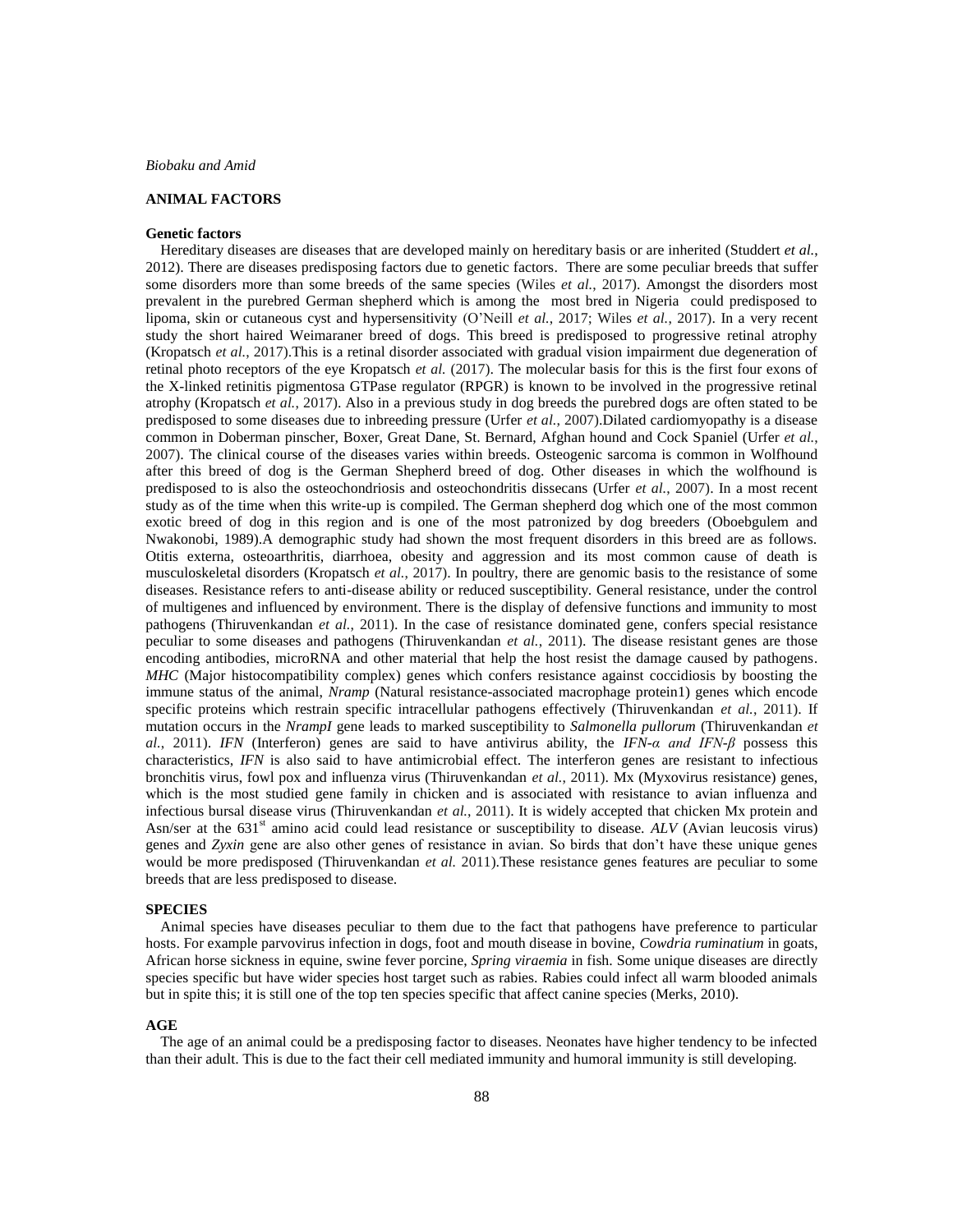## *Predisposing factors associated with diseases in animals*

For this reason, it is advisable to the farmers and pet owners to ensure neonates take colostrums to enhance their immune status (Scott, 2007).Puppies are predisposed to parvoviral enteritis (Merks, 2010). Kids are predisposed to peste des petites ruminants, other diseases that affect the young are neonatal lamb disease, *E. coli* infection, and pneumonia due to bordetallosis because their immunity and thermoregulatory mechanism in young animals is not developed (Scott, 2007). Calves are predispose to rotavirus, coccidiosis and cryptosporidiosis (Merks, 2010). These diseases rarely affect the adult. In the same vein, old animals are also predisposed to tumors and other diseases.So old or young age predisposes them to diseases.

## **Sex of the animal**

 Storm abortion affects pregnant females and clinically gives a manifest form of the disease. Contagious agalactia, gangrenous mastitis, toxoplasmosis, campylobacteriosis in ewe and does (Scott, 2007). Female animals are also predisposed to mycotic abortion unlike in males. In this case, pregnant animals are liable to come down with mycotic abortion if predisposed to food contaminated with aflatoxins (Biobaku *et al*., 2016). *Chlamydia* and leptospira infections also affect female animals more than their male counterparts. Cystic ovary disease also manifest more in heifers, bitches, does, ewes and female cats (Merks, 2010).Some diseases also affect males and not the females an infection exemplified by this is *Actinobacillus seminis* infection in rams.Other diseases could affect both males and females. Examples include; genital horse pox, equine venereal balanitis in stallion caused by *Equine herpes* virus type 3 *(EHV-3)* (Oladosu, 1995).Ovine posthitis and vulvitis with a predisposing factor of high intake of protein coupled with Campylobacteria infection in male and female animals respectively (Scott, 2007).In males, it is manifested as the inflammation of the prepuce and glans penis (Scott, 2007). In the females it affects the vulva which is associated with swelling and bleeding. This disease is also associated with conditions of infection of *Corynebacterium renale* or other urease producing organisms such as *Mycoplasma mycoides mycoides and Arcanobacteria pyogenes* (Scott, 2007). In dogs, for example males Wolfhound are more predisposed to gastric dilation volvulus than the females (Urfer *et al.*, 2007).

## **Allergy**

 An individual animal might manifest anaphylactic reaction or type one hypersensitivity reaction. In cattle it can result to an atypical interstitial pneumonia. The main target organ is the lung for type hypersensitivity reaction. It had been documented that DL-tryptophan rich grasses could also predispose cattle to allergy and respiratory syndrome which is manifested as emphysema and bronchopneumonia (Bishop, 2005). Horses, cats and dogs might also have respiratory related allergies. This could predispose them to various secondary respiratory opportunistic diseases. The pathophysiological basis to this is in animals the respiratory tract is lined with pseudostratified columnar epithelial cells. Interspersed between the epithelial cells are goblet cells (Esievo, 2017).An allergen would trigger mast cells, eosinophils and other cellular components infiltration this would subsequently cause degranulation of the mast cell and the release vaso-active substance that would elicit bronchoconstriction these would stimulate the parasympathetic component of the autonomic system which is associated with increased mucous secretion coupled with brochoconstriction (Wanamarker and Massey, 2009; Sandhu, 2014) .Other immune related reactions would involve the pro-inflammatory cytokines which would result to inflammation of the respiratory tissues such as the lungs and the bronchi (Dhama *et al.*, 2008). This would result to pneumonia and bronchopneumonia. This would predispose the animal to secondary opportunistic organisms to infect the respiratory system and could manifest as sneezing, coughing, wheezing, rhinitis, sinusitis and other signs.

### **Animal behaviour**

An animal could be aggressive agonistic, anxious or could have abnormal behaviour of dominance (Merks, 2010). This could predispose them to confrontation in competition for scarce resources. This could also predispose them to injuries and if not detected could predispose to tetanus. They could be fearful animals and defeated psychologically and not have easy access to food. This could cause starvation immunocompromise and could predispose to diseases. A rear behaviour in *Gallus domesticus* at brooding, which two hens brood mutually could result to the two hens manifesting their maternal behaviour for days even though they hatch few or none. The remain dormant and isolate themselves for more than 21 days with very little time for feeding, sun and sand bathing .They manifest this behaviour under the influence of progesterone and endorphine (Biobaku and Adeleye, 2012). This coupled with physiologic changes at laying could predispose them to stress and diseases if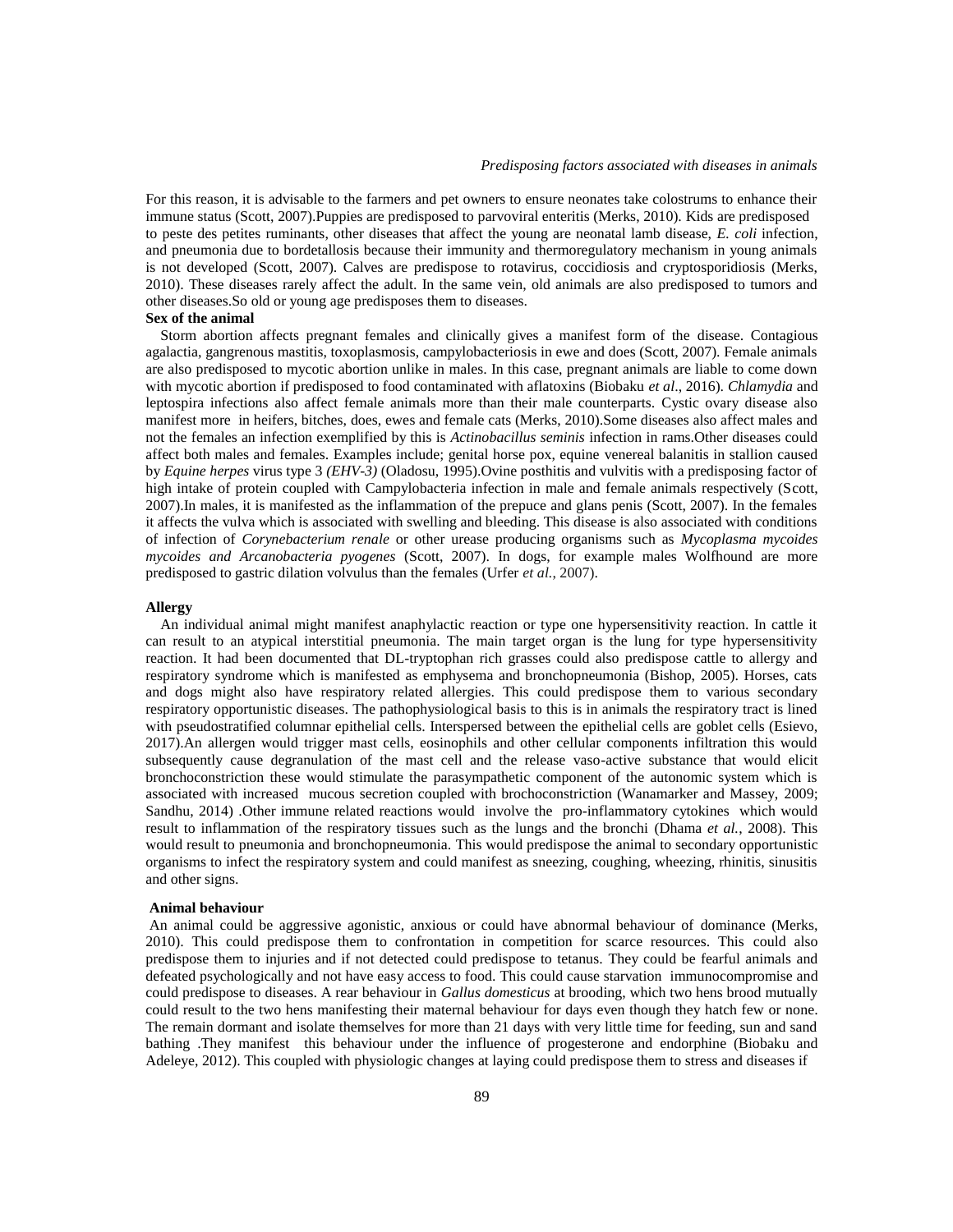not ameliorated. Animals could be adrenalized when confined as in cats and could either attack other animals, pet owners and might get themselves injures to get access to doors when enclosed in a confinement or when in a house all these could be detrimental to the health and wellbeing of the animal and could compromise the immunity due to high cortisol surge, which could predispose the animals to diseases (Ajadi *et al*., 2012) .This is because a number of neuroendocrine changes could be involved and this could have psychosomatic influence which would predispose to a distortion in the normal function and homeostasis of the animal"s body.

### **Nutritional status of the animal**

 Animals that are well fed are less predisposed to diseases. This is because they have better immunity than animals that are malnourished Ameen *et al.* (2016). In Sub Saharan Africa where there are scarce resources, pets are either not well fed or are malnourished. These animals would be predisposed to arrays of diseases. Animals that are fed on balanced diets are resistant to diseases (Merks, 2010). In some experimental studies carried out in ruminants animals that are placed on good nutritional plane were able withstand trypanosome infection than animals malnourished. In another study animals that are placed on high energy diet including maize bran were able to live longer when challenged with trypanosome infection than animals not well feed Biobaku *et al.* (2008b). The dynamics of parasitaemia would change due to the immunity and endocrine system involved to favour the animal survivability (Biobaku and Shamaki, 2010). In Sokoto red goats allowed to feed extensively fed on lush and browse which enhanced their cell mediated immunity and increased the occurrence of erythrophagocytosis which is an adaptation against foreign organisms Tambuwal *et al.* (2002).Exogenous and natural, magnesium and zinc supplements with other sources of antioxidants reduced osmotic fragility in erythrocytes and stabilized their membranes which improved the survivability of animals in trypanosome endemic areas such as Sub Sahara (Biobaku *et al.*, 2008a; Biobaku *et al.*, 2008b; Biobaku and Shamaki, 2010). The use of leguminous plants in improvement of serum protein the albumin and globulin could decrease the tendency of negative protein balance which could be improve the immune system. *Pakia biglobosa* improved the plane of nutrition and brought about recovery in malnourished rats (Biobaku *et al.*, 2017b). All the aforementioned gave some credence to the fact that good nutrition improves immunity and prevent diseases. Malnourished animals are more predisposed to diseases, because starvation predisposes to stress. Stress compromises both the inherent and adaptive immunity and could generate oxidative radicals that are detrimental for the homeostasis this invariably at the run compromises immunity (Jibir, 2008; Biobaku *et al.*, 2016a). In the North eastern and north western zones of Nigeria at rains many farmers embark on subsistence agriculture Hassan, (2000).This leaves livestock owners no option but to keep animals in confinements. Most peasant livestock owners hardly afford maintaining their animals for long. This compromises nutrition, their immunity and predisposes them to diseases Hassan, (2000).

### **Tumors**

 Animals with tumors are predisposed to immunocompromise and are predisposed to secondary infections (Merk, 2010). This depends on the type location and the tumor. An insulinoma could cause changes in metabolism (Sandhu, 2014).This could predispose to hypoglycemia and could change blood glucose level. This would affect the health status of the animal and could cause immunocompromise. Wanamarker and Massey, (2009).The chronic nature of the tumor could also lead to a progression of disease. Tumor cells could interact with the cell mediated and immoral immunity. Hence, tumors could predispose to other form of diseases (Merk, 2010). From the clinical perspective also, the treatment of animals using antineoplastic drugs which are cytotoxic could cause immunosupression. These predispose the animals to super infections and secondary bacterial, protozoal and fungal infections. Malignant tumors when they undergo metastases to the neighboring tissues such as lymphoid organs such as lymph nodes, spleen, tonsils, mesenteric lymph nodes, and thymus. This could spread faster unlike benign tumors and this would further compromise the immunity of the animals which would predispose to diseases. So, in the management of tumors, clinicians should administer supportive drugs aimed at mitigating the detrimental effect of antineoplastic drugs (Temitope *et al.*, 2010; Biobaku *et al.*, 2011). Such supportive drugs are antioxidants such as Vitamin C, Vitamin A, Vitamin E, selenium and some natural nutriceutical agents such as *Parkia biglobosa, Vernonia amagdalina, and noni Juice,* Omega fatty acids, *Allium sativum* supplements among others Awoyomi *et al*., 2013; Biobaku *et al*., 2017c).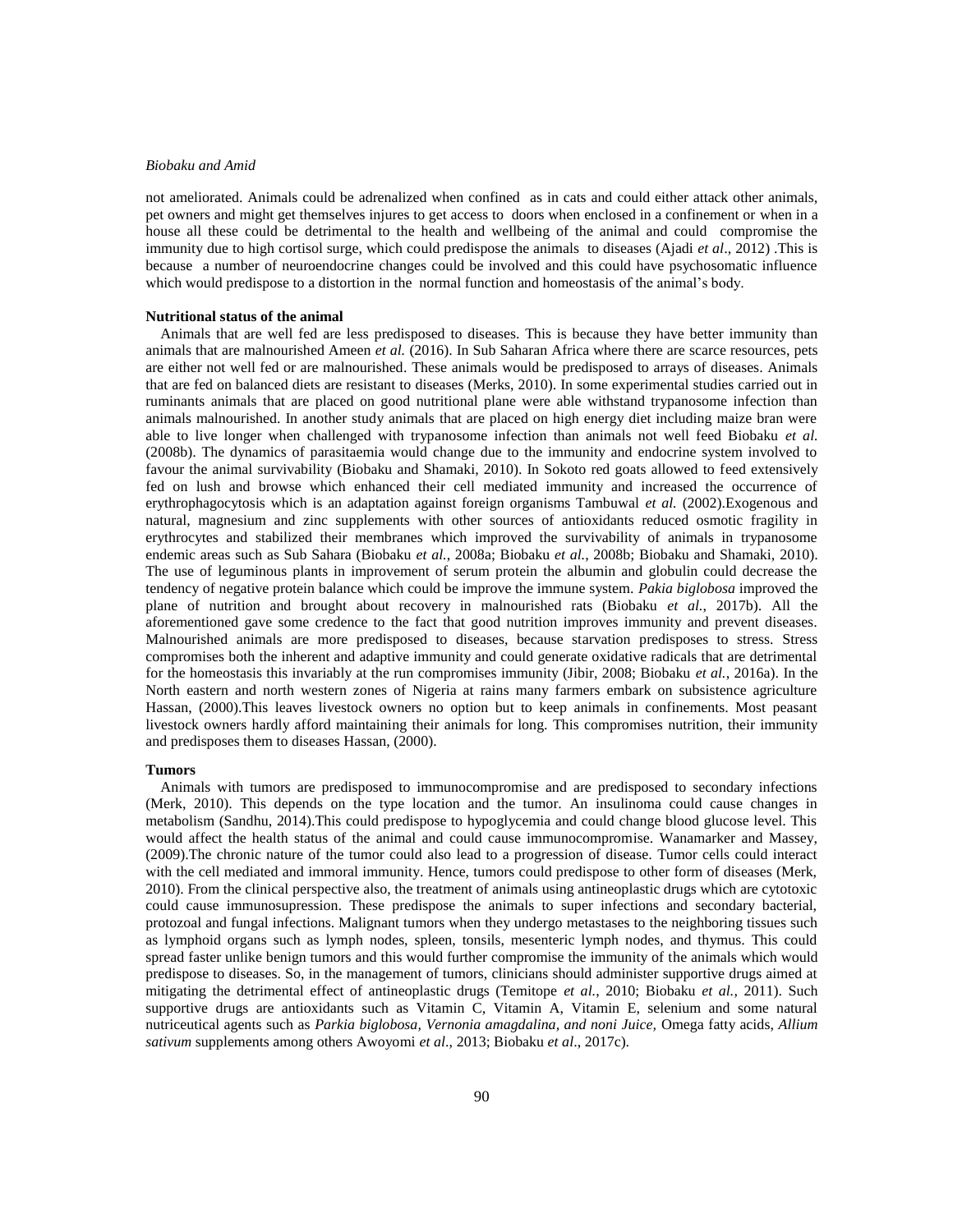#### **Physiological adaptation to internal and external stress**

 Animals that are subjected to internal stress such as pains due to endogenous production of cyclooxygenases, prostaglandins, thromboxane prostacyclins, substance P, serotonine, dopamine, kallikrein, bradykinin and other factors generated endogenously (Sandhu, 2014). These bring about alarm reaction if the stress factor those not persist for a long time (Biobaku *et al.*, 2016b; Biobaku *et al.*, 2017a).The neuroendocrine mechanism will triggers adjustment of the physiological distortion.The faster the body could adjust to homeostasis mechanisms to counteract the physiological upset, the less the predisposition to disease (Biobaku *et al.*, 2017b).This is because glucocorticoids from the cortex of the adrenal medulla will produce cortisol endogenously. This affects the leucocytes count which will eventually decrease the cell mediated immunity. This might cause fulmination of the disease causing agent and will cause a spread of the disease from organ to organ. In some animals, cortisol could be produced as endogenously or (exogenously) xenobiotics (Garg, 2008) .This might lead to secondary bacterial infection due to immunocompromise. There are also scientific basis that cortisol surge in an organism could cause joint induce corticosteroid pains (Merk, 2010). In some cases, if the stress is prolonged, this would cause the body to adjust itself by the general adaptive syndrome. This requires more time, caloric involvement and other biochemical changes. This is a syndrome and could predispose to diseases. In production animals, it could affect products like beef, chevon, hides and skin (Biobaku *et al.*, 2016a; Singh, 2007).

# **ENVIRONMENTAL FACTORS**

**Relative Humidity:** High humidity at wet season and the disposition of animal housing such as in poultry farms buildings on areas that are not levels could cause accumulation of water in ditches especially when water tables to the surface. Damp litters due to high moisture and poorly constructed pens could predispose to coccidiosis (Hall, 1985; Urquhart *et al*., 2003). Similarly, in a wet and humid environment of the tropical rain forest in Nigeria could also predispose rabbit to pneumonia and could cause snuffles due *Pasteurella spp* and other pathogenic organisms that could cause upper respiratory diseases. During the wet season, the incidence of dermatophylosis in cattle and horses tend to increase. Ectoparasites such as ticks, flees, flies, thrive better in high humid damp environment (Urquhart *et al.*, 2003). In the same vein, vector diseases that are transmitted by these parasites are on the increase in animals. The incidence of helmenthosis in high humidity also increases in ruminants, pigs and equines (Urquhart *et al*., 2003). *Glossina spp* of river areas transmit diseases in tropical rain forest (Urquhart *et al.*, 2003).Therefore, animals are predisposed to trypanosomosis which is influenced by high humidity. *Dermatophylus congolense* occurrence increases in the wet season especially in tropical Sub-Saharan Africa (Shaibu and Adetosoye, 2008). In the dry season, the incidence of fungal skin infestation, scabies and other skin diseases decrease. Nature had made it that at high humidity, the ruminants thrive better due to good grazing because of fresh herbage that is fed upon by the animals. This tends to improve the immunity of the animals due to the flavonoids and other antioxidants present in the grasses. It had been documented in literature that animals that are extensively managed to feed on browse plants. Such animals are goats, sheep, antelope and buffalos in the wet season and at high humidity feed on selected plant that could be of medicinal value. Some of these plants include; *Khaya senegalensis, Annona senegalensis, Adansonia digitata, Tridax procumbens, Aspillia africana, Carica papaya,Acacia albida, Acacia nilotica, Balanitis aegyptica* and goat weed are among plant fed in a free range to confer immunity to the animals naturally from helminthes (Urquhart *et al*., 2003; Sanni *et al*., 2005; Akinyemi *et al*., 2005; Awoyomi *et al.*, 2013). In the dry season, at low humidity grazing of animals becomes more difficult and access to fresh herbage would be difficult and this could compromise the immunity. The natural trees for browse wilt to adapt for high transpiration in the semiarid zone of the Savannah. These animals at adverse lower humidity would find it difficult to feed, this condition causes compromise in the immunity.

## **Ambient temperature**

 Temperature as it is known is the degree of hotness and coldness of a particular region. In Tropical Sub-Saharan Africa, temperature could rise high at hot dry season to a few degrees Celsius in the harmattan (Ismaila*.et al.*, 2010). At high temperature and with poor nutrition predisposes animals to stress and diseases. In Northern Nigeria, *Gallus domesticus* extensively reared suffer high incidence of New castle disease and mortalities due to stress (Agaie and Uko, 1998). Other diseases transmitted are chronic respiratory disease, coryza, salmonellosis and infectious laryngotracheitis amongst others (Agaie and Uko, 1998). Prior to the wet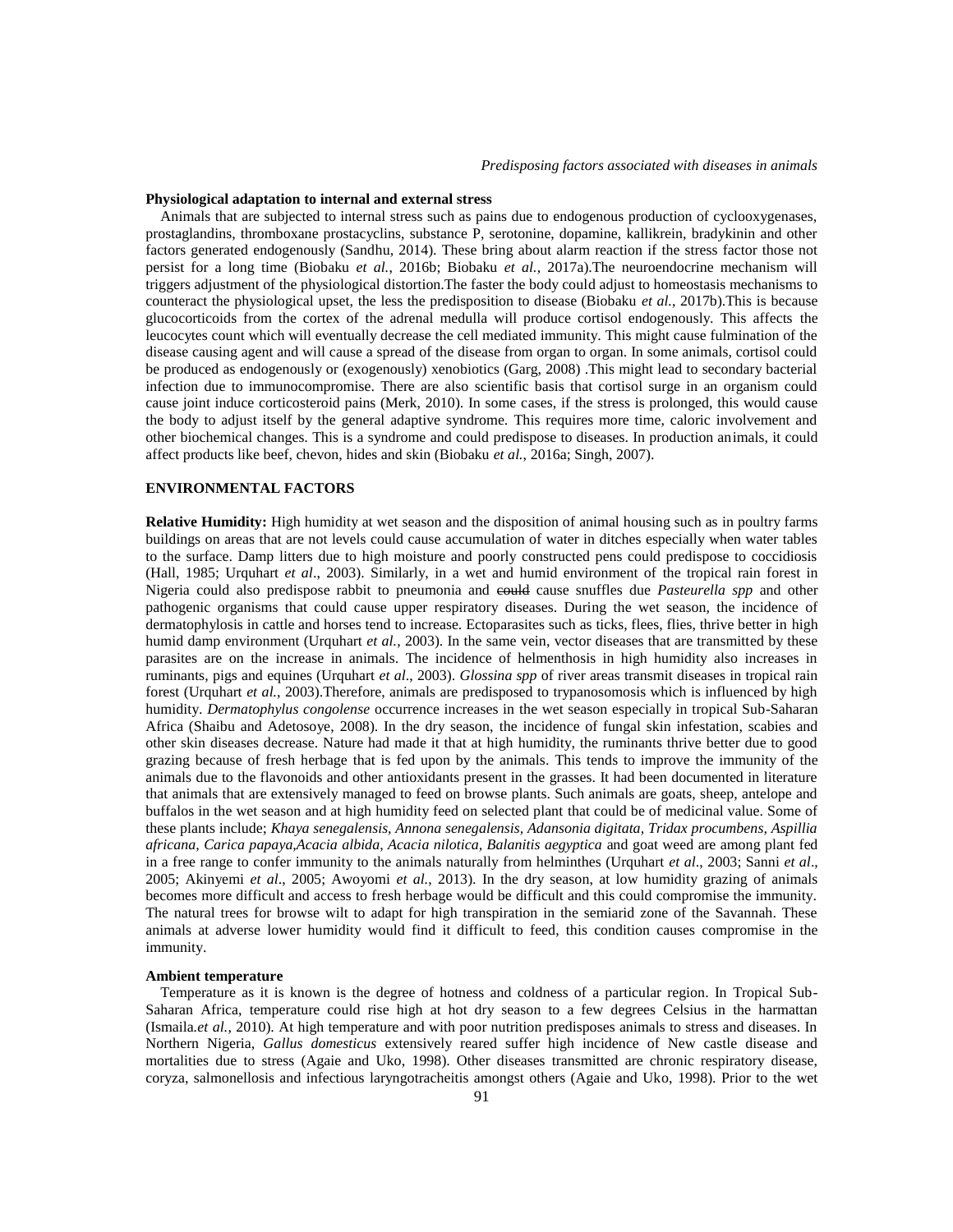season, at the wet and harmattan seasons, animals could be predisposed to respiratory infections, the lambs, kids and calves due to their undeveloped thermoregulatory are predispose to some respiratory syndromes and *peste des petites ruminants* (Scott, 2007). Nasal enzootic adenocarcinoma in a West African doe was reported, initially the case manifested as a respiratory syndrome, but diagnosed to be nasal enzootic adenocarcinoma (Ajayi *et al.*, 2013). It might not be too far to correlate the climatic changes amongst factors that contribute to manifestation of oncogenic factors coupled with an incriminating pathogenic which is of class D retrovirus (Ajayi *et al.*, 2013). Pigeons are predisposed to New Castle disease and pigeon pox at harmattan (Hall, 1985; Agaie and Uko, 1998). Pigeon pox which is caused by a pox virus which could cause blindness and form lesions that could obstruct the oral cavity and oropharynx of birds which could eventually lead to death. Although, these are self limiting diseases in this species at the harmattan season in North Western Nigeria (Hall, 1985; Agaie and Uko, 1998). High ambient temperature or extreme low temperature of the harmattan could affect aquatic life and fish such as the *Clarias spp* could be dormant in early hours of the day and later feed in warmer hours. These affect the feed conversion ratio and could predispose to stress and diseases (Ezeri, 2014).

#### **Geographical region**

 The geographical region where the animals are bred also could be one of the environmental factors that could contribute to predisposition of diseases (Urquhart *et al*., 2003). Animals bred in such area could be exposed to some diseases peculiar to the region. In Nigeria, Sub Saharan Africa and South of the equator the trypanosomosis belt spreads along latitude  $4^\circ$  N to  $13^\circ$  (Onyiah, 1997). Animals that are not trypanotolerant are predisposed to trypanosomosis infection. There are various strains of trypanosomes and other haemoparasitic infections. The trypanosome breed is more resistant to this endemic parasite in Nigeria.(Onyiah, 1997).The breeds of cattle that are trypanotolerant include; the Keteku, muturu and the Ndama breeds and are more resistant than the Bororo, Gudali and white fulani breeds. The West African Dwarf goat is more resistant than the Sahel, Sokoto red and Maiduguri brown (Ameen *et al*., 2016).These resistant breeds of animals were found to have higher magnesium concentration in their plasma than other less resistant breeds. These resistant animals thrive better in the Tropical Rain Forest better than the predisposed counterparts. The pathogenic progression of the disease might not favour survival of animals not adapted to this geographical zone. An example of this is a German shepherd dog bought from South Africa had episodes of epilepsy due to the encephalitic form o*f Trypanosome congolense* (Biobaku *et al.*, 2015). This animal was predisposed to the infection due to region factor and the progression of the disease was faster which resulted to the trypanosomes sequel to meningitis to reach blood brain barrier and cause distortion in the polysynaptic mid brain and changed the dynamics of neurotransmitter (Biobaku *et al*., 2015).Which caused the episodes convulsion. This could occur in other exotic dogs the progression of the disease takes time. Another example of the geographical factor predisposing animals to disease is a case of a Friesian breed of bull important and brought to the North western region of Nigeria. Less than three months after purchase it was predisposed to bovine babesiosis (Urquhart *et al*., 2003). This is because this geographical zone has this diseases endemic because of the vectors of these disease (Urquhart *et al.*, 2003).The disease progression and course of the disease was very protracted, after which the animal manifested classical signs of babesiosis which was jaundice, haemoglobinuria, anaemia weight loss and anorexia (Urquhart *et al*., 2003). This exotic bull in this geographical zone lacked pre-immunity or enzootic stability. Exotic animals when introduced into this a particular region different from where they were purchased should be offered intensive care with regular prophylaxis for some time until they develop pre-immunity and acclimatize to the new environment. Papillomatosis in cattle caused by *papilloma* viruses had been reported in Nigeria as a transboundary disease (Zwandor *et al*., 2008). This means if animals are introduced in these regions they should be routinely vaccinated regularly and offered prophylactic therapy to enable time develop immunity over time. In North central zone of Nigeria the collaborative scheme between two business parties embarked on a diary breed cattle New Jersey for breeding and milk production (Biobaku, 2015).The management of the animals became relatively difficult and there were losses due trypanosomosis, aflatoxicosis, babesiosis, dermatophylosis and bovine contagious pleuropneumonia among others. These diseases are basically among the contending factors in the management of these exotic animals bought from outside Nigeria. The indigenous animals and the cross bred animals in this zones thrived better in this geographical zone using the same management systems than the pure bred exotic breed. So the geographical zone with its contending endemic diseases predisposes animals to diseases. Clinicians must ensure appropriate veterinary care, biosecurity and quarantine measures when animals are introduced to a new geographical zone.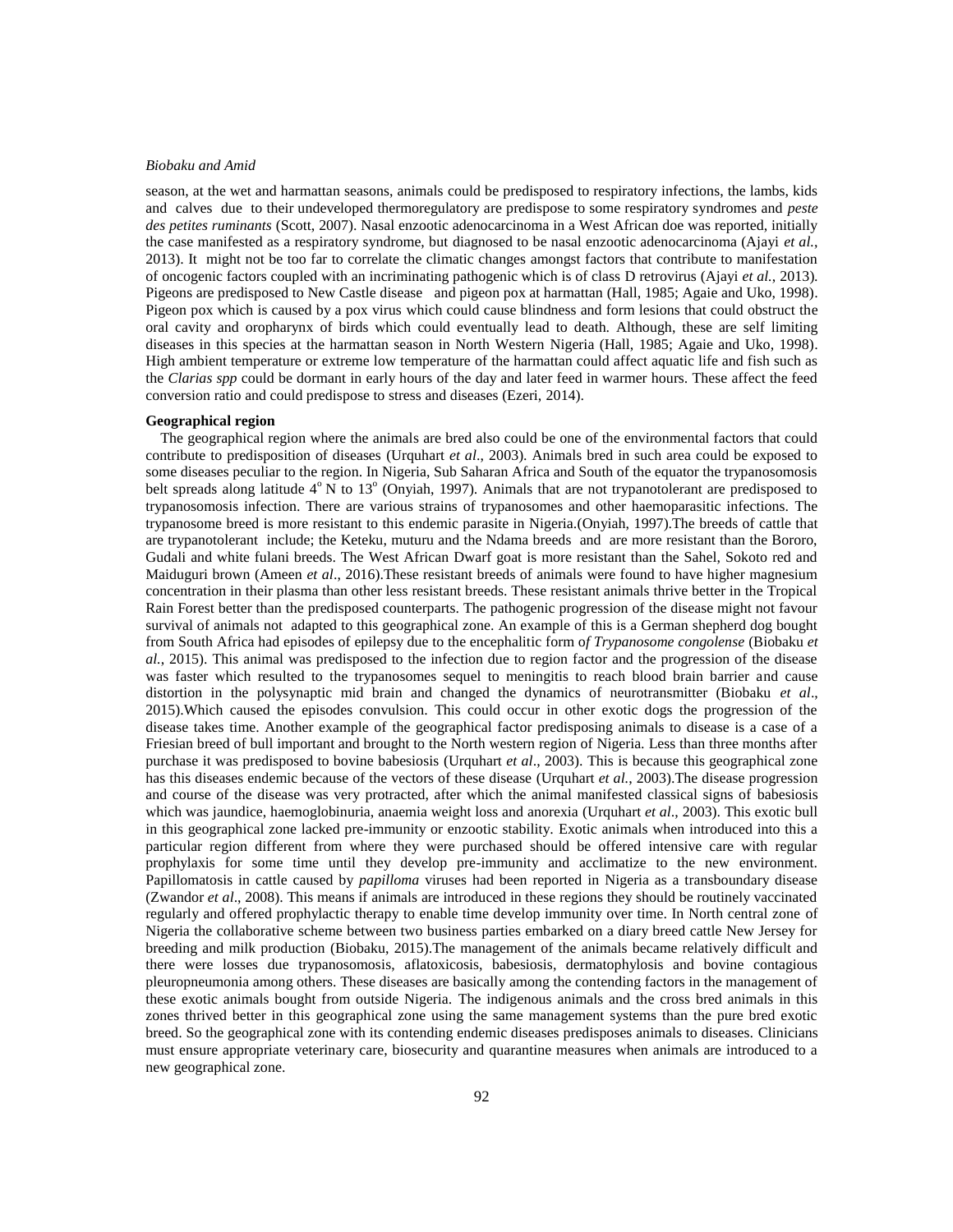## *Predisposing factors associated with diseases in animals*

## **Management system**

 Management systems also affect the immunity of animals and could predispose to diseases if compromise. Intensively managed animals are less predisposed to diseases. This is because they are routinely vaccinated and prophylactically treated overtime. They are therefore, less predisposed to dangers and stress conditions. In the South western part of Nigeria, if animals are extensively managed and while grazing they could be predisposed to injuries. Some hunters set traps in bushes. The grazing animals might be injured by the traps and animals might go unnoticed by herdsmen. In literature, a case reports of *Aeromonas hydrophila* which was difficult to diagnose and treat in bovine, which affected the health of the animal (Awoyomi *et al*., 2014) Many animals moved by transhumance and nomads might have their immunity overwhelmed and could eventually die. Poultry managed intensively are predisposed to cage stress if such birds are not properly managed could be predisposed to diseases (Hall, 1985).

 In recent time animal welfare agencies frowned against keeping birds battery cages and prefer the deep litter system. In the same vein, birds kept intensively might be predisposed to disease occurrence because of the tendency that diseases could spread faster in cages. The stocking of the animals also is another factor if animals are over populated predisposes them to coccidiosis and other respiratory diseases (Hall, 1985). Management system is also another factor that affects disposition pertaining to health. Animals in captivity are predisposed to diseases, if previously managed extensively and kept to run on in a free range and suddenly changed to be managed intensively, this would predispose the locally bred animals to diseases if they are poorly nourished and exposed to stress of restraint. It had been documented in literature that animals bred in Sub-Sahara had significant changes in their haematological parameters when managed semi-intensively or intensively, even when fed on balanced rations. Animals managed extensively feeding in free range and on browse had significantly higher PCV and leukocytes count. The differential leucocytes parameters also showed better cell mediated immunity than animals managed intensively. It means that the extensive system is better for the local breed of animals (Sonibare *et al*., 2007).

 Transportation of animals during for breeding or slaughter if not done using stipulated standards could predispose the animals to diseases. In Nigeria research work carried out in transportation of food animals at long and short terms affected the animal"s haemogram. The animals also had increased neutrophils-lymphocytes ratio which is evident of stress (Ayo *et al.*, 2006; Biobaku *et al*., 2016). The cell mediated immunity was lowered and humoral this could predispose animals to diseases. There would be high cortisol surge that could be detrimental to the health of the animals (Ajadi *et al.*, 2012). Stocking rate and transportation welfare if not properly rendered would predispose the animals to infections (Biobaku *et al*., 2017c). In the same vein, transportation stress could also affect the health which is detrimental to production (Biobaku *et al*., 2016). Animals when transported using inappropriate or irrational stocking predispose animals to immune-compromise, injuries and death. It is not uncommon to see dead animals along the high ways this cause losses incurred by people in the livestock industry (Singh, 2007; Biobaku *et al*., 2017a; Biobaku *et al*., 2017b). The meat from dead animals subjected to stress is not whole some and it is not only detrimental to man but also to other animals. In a study carried out in dogs, experimental animals were fed on animals exposed much stress and a significant number of experimental animals suffered stress meat syndrome (Irwin *et al*., 2012) .This is also detrimental to reproductive health and general wellbeing of animals. The scientific basis to this is interaction of endogenously secreted cytokines and steroids from the animals subjected to stress in the consumer animal and man (Biobaku, 2015).

#### **Natural disaster, insurgence and cattle rustling**

 Nigeria had environmental challenges including floods, bush fires, draught and rebellious insurgences among which predispose animal's to stress and diseases (Junaidu, 2016). Over flow of water bodies due to global warming and climatic change (Institute for Economic and Peace Development, 2015; Junaidu, 2016). Mismanagement of dams and domestic drainages cause over flow of water bodies at the wet season. Flood could affect sheep, goats and cattle and could predispose to stress, immunocompromise and diseases. Water lodged in clay and loamy soil could predispose bovine to foot rot which is cause by *fusobacterium necrophorum*, while in ovine it is caused by *Dichelobacter nodosus* and occurs only under very wet condition favours the proliferation of the bacteria in the soil (Scott, 2007). In ovine and caprine this is very infectious in the wet season and they suffer inflammation of the laminae of the hoof. Many animals are also predisposed to respiratory diseases most especially the lambs, kids and calves (Scott, 2007).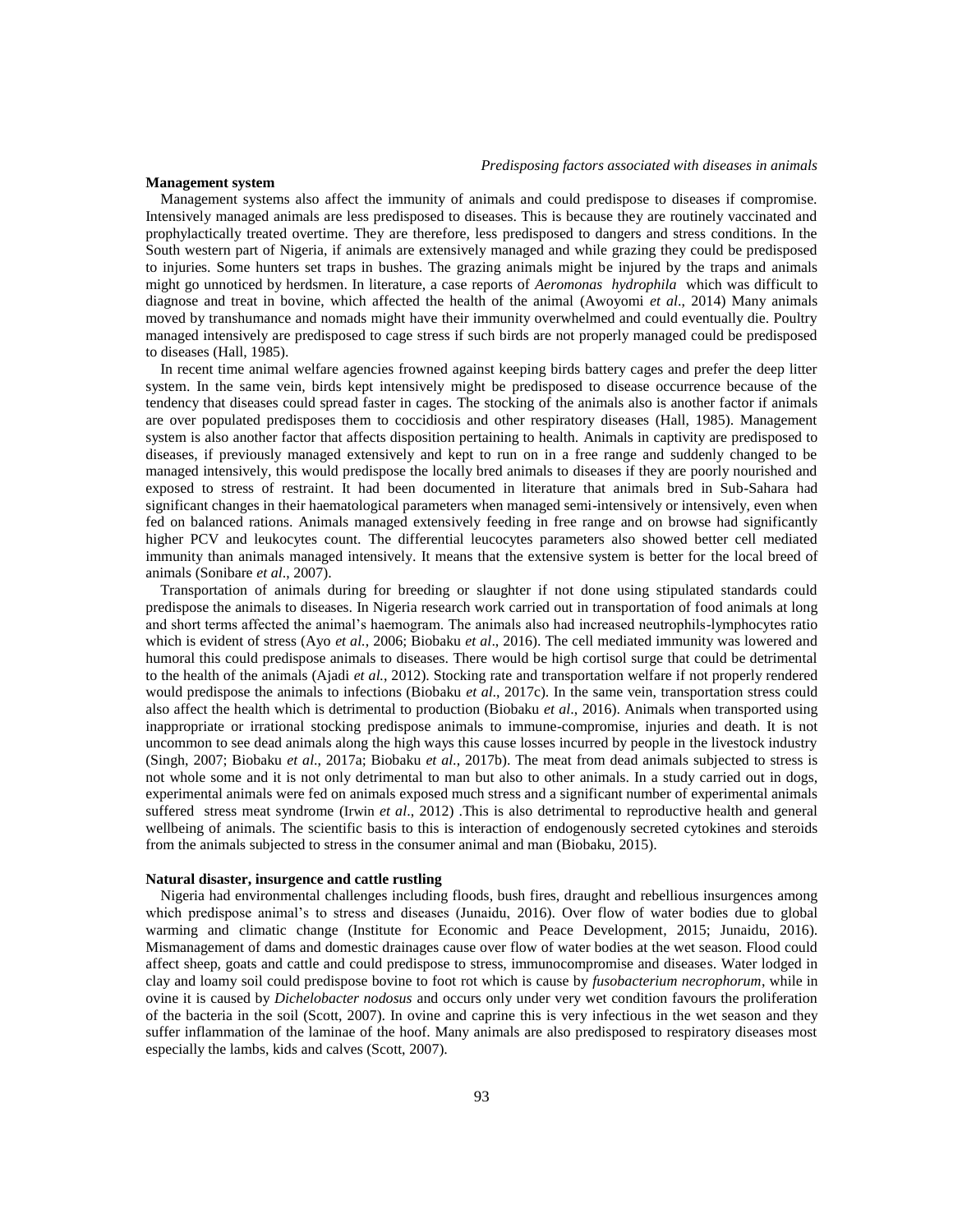The insurgences in Nigeria had left many animal breeders in a confused state (Junaidu, 2016). Many animals might get lost in the forest and might be left to so many stress factors including envenomation, Intoxication and starvation; because are left for days without objective grazing by a herdmen who are also contending with many life threatening factors (Junaidu, 2016). In the South east the animals are predisposed to heavy metal toxicity and oil spillage. In recent study lead predispose to intoxication to many animals and man in these environmentally polluted areas. This affects the metabolism and causes neurotoxicity. Younger animals and children are more predisposed to this form of disease predisposing factor (Okediran *et al.*, 2010).

 Between 2014 to 2016 about 202,017 cattle were reported rustled and over 1000 herdsmen and farmers were reported killed in Northwestern States of Nigeria; Kaduna, Kano, Katsina, Kebbi and Zamfara States (Junaidu, 2016). Livestock rearing is popular in the Northwestern States and traditionally farmers buy livestock with excess earning from annual harvest as savings also many farmers also have work oxen (De Haan,1994; Blench 2003). Cattle rustlers have on many occasion invaded these communities stealing cattle, impoverishing these rural dwellers and creating problems and controversies between farmers (Junaidu, 2016). Rustling has reduced the take-off of the nation, while insurgency had caused distortion in the cattle trade along the Northeastern corridor from the neighboring countries (Junaidu, 2016). This certainly would affect the movements of the cattle and since herdsmen embark solely on the extensive system and grazing animals on natural vegetation this change in dynamics would affect the feeding patterns of the animals and could predispose to diseases. These cattle settlements are threatened and need to wait for days to ensure safety in their routes of transhumance travel; which would affect the immune status of the animals and could predispose to disease.

## **Environmental disposition to xenobiotics**

 Nigeria is a country with diverse vegetative zones and animals interact directly or indirectly with the environment (Abatan, 2012). The vegetative and non vegetative part of the ecosystem posses various sources of xenobiotics (NRC, 2001). Some biological and non biologic sources include phytotoxins, zootoxins, mycotoxins and marine toxins (Garg, 2008; Biobaku *et al.*, 2016b). Non biologic sources include edaphic exposure to xenobiotics such as in extraction companies, refineries, drug companies, mining firms, insecticides production. Access to heavy metal toxicity also compromises the immunity of the animals (ATSDR, 2005; Al-Forkan *et al.* 2016). Animals that are exposed to xenobiotics are therefore exposed to diseases than animals that are not. Xenobiotics exposure at prenatal period exposure may result to susceptibility to infectious diseases, allergic reaction or autoimmune disease (Sandhu, 2014). Many target chemicals cause immune suppression Chemicals clearly disrupt cell proliferation and clonal expansion (ATSDR, 2005; Al-Forkan *et al.*, 2016).There could be disruption of T- cell maturation in thymus this mechanism for immunosuppression. Exogenous chemicals may also interfere with receptor ligands binding at the cell surface (Sandhu, 2014). Type I hypersensitivity reaction. (sometimes referred to as atopy) is mediated by antigen-specific cytophilic (Sandhu, 2014). Type I is also called immediate-type hypersensitivity Immediate asthmatic responses to allergen, allergic rhinitis (hay fever), atopic dermatitis (eczema),and acute urticaria (hives) (Sandhu,2014; ATSDR, 2005). Type II hypersensitivity result of antibody-mediated cytotoxicity that occurs when antibodies respond to cell surface antigens. Autoimmune diseases can result from drug treatments with penicillin, quinidine, quinine, or acetaminophen (Sandhu, 2014). Antigen-antibody (IgG) complexes that accumulate in tissues or the circulation, activate macrophages and the complement system, and trigger the influx of granulocytes and lymphocytes (inflammation) (Eseivo, 2017). This is also referred to as the Arthurs reaction and includes post-infection squealer such as rheumatic heart diseases (Sandhu, 2014).

#### **Vegetations and ecological factors**

 Nigeria is endowed with different vegetative and ecological zones (Junaidu, 2016). Animals in different zones directly interact with their environment these include ruminants, equine, birds and wildlife. The animals that are managed extensively feed on grasses and other fauna from the ecosystem (Junaidu, 1999). This source of food and drinking water might have optimal or lower or higher than adequate minerals in herbage, grasses or pasture (Junaidu, 2016). There could also be varying nutritional and anti-nutritional factors that could be detrimental or useful to the health of the animals as the case might be. In soils where trace elements are deficient this could predispose the grazing animals to mineral or trace elements deficiency (Scott, 2007). An example is hypomagnesaemia, iron deficiency anaemia, copper deficiency, iodine deficiency among others. However, care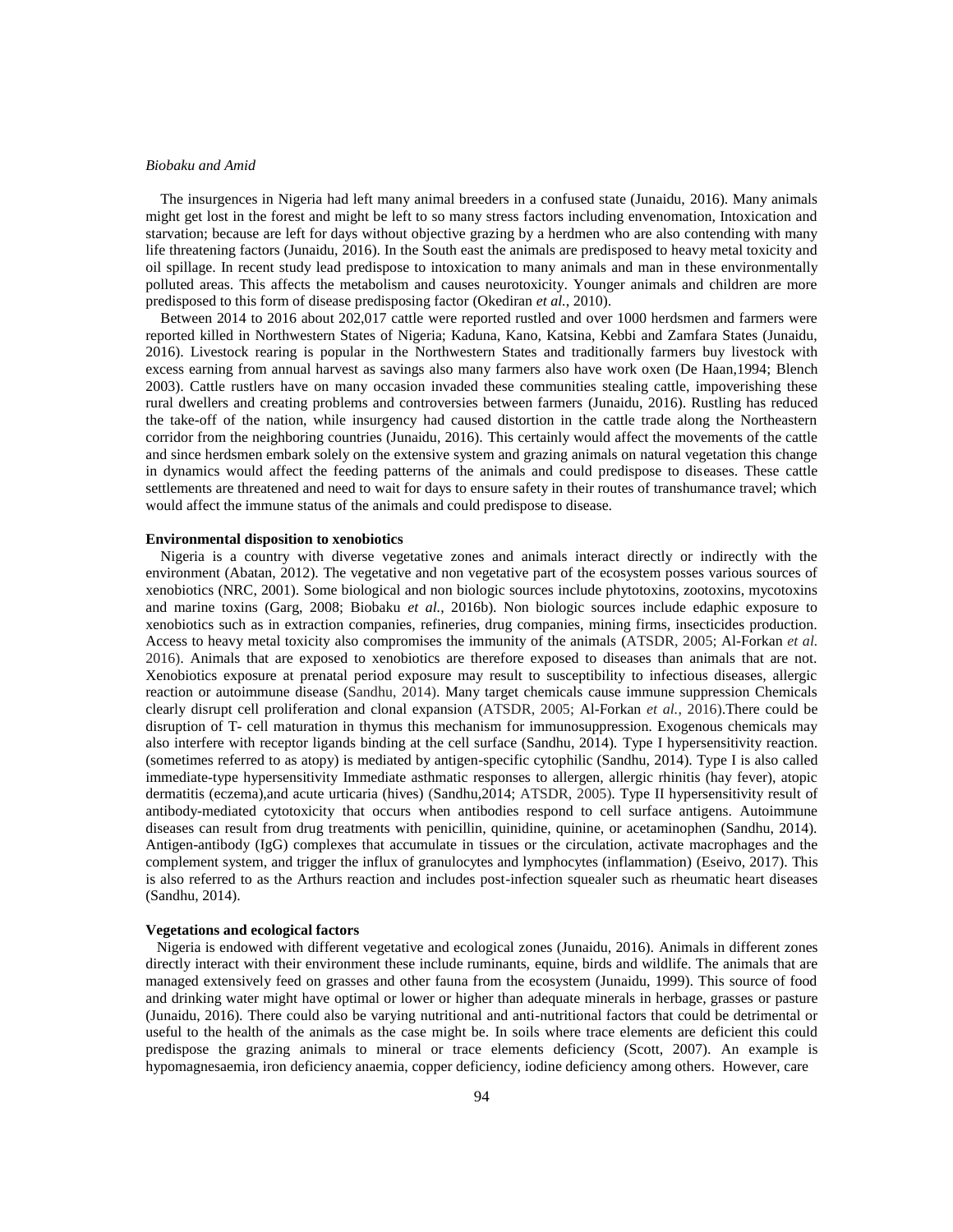must be taken when supplementation in feed or as salt licks in ovine because they are predisposed to copper toxicity (Scott, 2007; Mercks, 2010). For this reason serum chemistry and appropriate test should be conducted prior to supplementation. In the same vein, animals that are over exposed to some trace elements above their optimal required levels could also affect toxicities and metabolic diseases.

 The edaphic factors (soil factors) such as pH, alkalinity, salinity, profile, and structure,topography of farms and vegetation steepness or scantiness could also the health the animals and prevent or predispose animals to one or more diseases. In recent times for example snail and aquaculture had began to grow as a livestock enterprise in Nigeria (Ezeri, 2014). This factor affects this industry in a critical way. The soil type for example sandy soil, does not retain water, loamy possess relatively average water retention tendency. While the clay soil retains more water which would cause water lodging and eventually favors more parasites, bacterial, fungal proliferation these in warm Tropical zones could predispose to diseases (Biobaku *et al*., 2010; Ameen *et al.*, 2015). The intensity of the sunshine and wind speed coupled with the absence or presence of moisture could predispose to diseases depending on the management system and species of the animal. High moisture and high water retention could be beneficial to good health of *Clarias spp* and other aquaculture breed species but might be challenging to Northern breed of goats such as the Sahel and other animals (Ezeri, 2014; Biobaku *et al*., 2016a). All these factors if not controlled by appropriate management systems could predispose to diseases.

## **Desert Encroachment**

 Environmental changes and draught affects vegetation in the Tropical Sub Saharan region (GIZ, 2015). The dryness of the wind accompanied with its high speed tends to increase in the harmattan season (GIZ, 2015). This causes the sand dunes of the Sahara to move towards its Southern region and towards the equator. These movement increases the Sahara land mass which had affected adversely the Savannah zones of Nigeria. In spite all efforts of Nigerian government in planting of trees as wind breakers (FMA, 2016). The Sahara still poses a challenge to Nigerian vegetation that has the highest population of cattle, sheep, goats and camels (FMA, 2016).This results to drying of the shrubs, grasses and other browse plants. Animals are commonly managed extensively and ruminants feed on grasses in the natural environment year-in and year-out (FMA, 2016; Junaidu, 2016). Draught could affect the vegetation cover and animals depend solely on the grasses in the wild (Junaidu, 2016). In the semi arid zone of Nigeria environmental changes is accompanied by draught would result to animals roaming for a considerable distance before getting sufficient grasses to graze (Junaidu, 2016). This would affect the nutritional status of the animals and would predispose the animals to stress and malnutrition (Biobaku *et al*., 2017c) Sequel to these conditions these would predispose the animals to various diseases condition. Apart from predisposing the animals to infectious diseases the likelihood of the grazing animals to feed on polythene bags and other materials might predispose them to rumen tympany, rumen atony, rumen stasis and bloat (Scott, 2007; Mercks, 2010). The incidence animals having high load of foreign materials could predispose them to metabolic disorders which would also predisposed to immune-compromise and disease conditions. This is because the immunity of such animals would be compromised in adversity of desert encroachment.

## **CLIENT FACTORS**

 The enlightenment of the client would aid good management of the animals (Junaidu, 2016). Good enlightenment and the level of education of the client would assist maintenance of good health. This means appropriate livestock practices in conformity with international standards would enhance good nutrition this would boost the immunity and health. In clients that are not enlightened this would not ensure good practices and this would affect immunity and hence predispose the animals to diseases. In the same vein, veterinary extension services and routine veterinary services which include health monitoring, routine; vaccination, deforming, supplementation of animals feed would be easily carried in enlightened client (Aliu, 2016). Compliance to prescription and routine vaccination schedules could be easily done in well enlightened clients unlike the unenlightened clients that misuse drugs and could predispose their animals to different conditions (Biobaku *et al.*, 2016c; Aliu, 2016).

 The social strata the client belongs to could also affect the health status of their animal (Babalobi, 2016).Clients in the high strata of the society embark on high standards animal practices unlike those in the lower strata this would affect the management procedures in their farms and feeding. Those that cannot afford good animal health practices might have their animals more predisposed to diseases (Junaidu, 2016). Access to good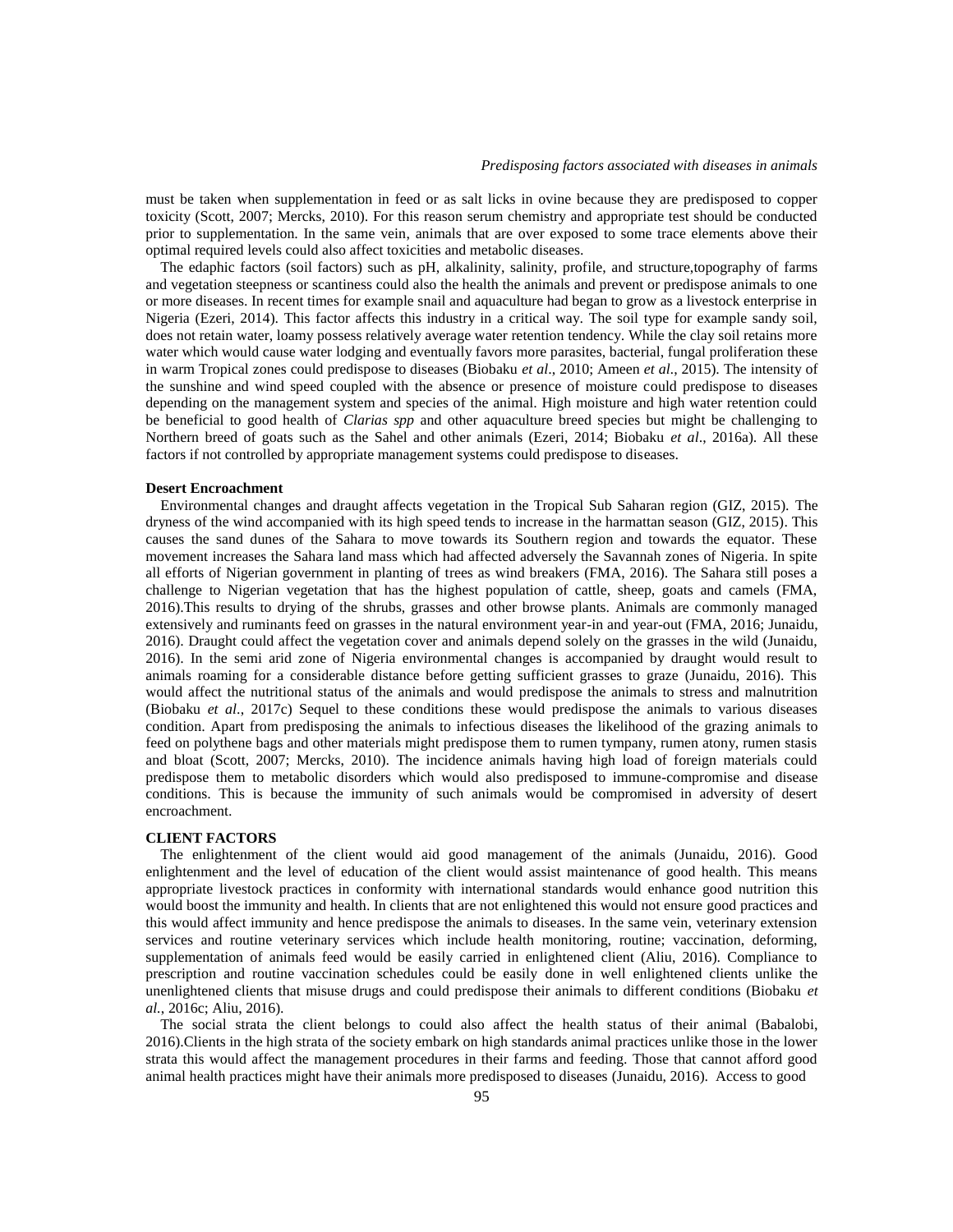capital in livestock industry improves the health of the animals unlike those that are disadvantaged this would affect management and health (Aina, 2012). In Nigeria most goats keepers in the north are peasants and can only embark on the extensive systems at rain when animals are disallowed from being in the free range because of cultivation of farms this could compromise the health of the animals and predispose such animals to diseases (Aina, 2012). Farms that are well built also prevent the animals to be less predisposed to envenomation by snakes which could also compromise the animal's immunity and predispose to other diseases.

 Security and biosecurity of the farms is an important factor that could predispose animals in a particular confinement to diseases (Junaidu, 2016). This because if the farms are properly secured would prevent stray animals and unrestricted humans from getting access into the vicinity where animals are bred (Junaidu, 1999). This depends on security measures such as fence, security personnel, alarms, automatic cameras and gates, guard dogs, electrical wire device and others. The more the farm is easily accessible without restriction the more the animals kept in such farm would be more predisposed to both endemic and transboundry diseases (Junaidu, 2016). This means that animal owners or clients that cannot afford such measures would have their animals more predisposed to diseases; while clients that have farmes that less security and biosecurity conscious might have their animals more exposed to the risk of contracting contagious diseases.

 An experience of over a decade of veterinary practice had shown that habits of the client or owners are also among the factors that predispose to diseases. Some client is fond of giving their pets such as dogs and cats alcohol and chocolates (Aliu, 2007; Garg, 2008). This predisposes the animals to liver diseases and chocolate intoxication in pets this had been previously documented in literature. Clients also that are well to do over feed their animals with vitamin rich diets this could predispose their pets to hypervitaminosis and lameness due to metabolic causes (Booth and Mcdonald, 2008).

## **THERAPEUTIC IMMUNOSTIMULATION AND IMMUNOMODULATION BY POSSIBLE BOTANICALS, SUPPLEMENTS AND INTERFERONS IN ANIMALS**

 The aforementioned predisposing factors to diseases in Sub-Saharan region could be minimized or mitigated using some botanicals and supplements that are consumer safe from residue and exogenous agents that are detrimental to the health and wellbeing of the public. This requires the knowledge of pharmacology and immunology (Quinn, 1990: Singh *et al.*, 2016)

 Immunostimulation and modulation is prophylactic or therapeutic concept aimed at stimulation of the non specific immune system (Aliu, 2007). This means stimulation of the non antigenic dependent immunity thus causing the increased function and defense efficiency of the granulocytes, macrophages, complement and natural killer cells. It also could also involve the modulation of an increased immune reaction such as allergy or a depressed immune system as in immune compromise. (Aliu, 2007; Sandhu, 2014). Plant extracts that constitutes anethol, capiscum oleoresin, carvacrol, cinnamaldehyde, eugenol, oleoresin from *Curcuma longa* and *Allium sativum* conferred immunity in pigs (Liu, 2011).These extracts are said to increase cell viability of porcine alveolar macrophage, lipopolysaccharide and stimulation of IL-1β secretion. Previous studies had shown the *Capiscum spp*, *Curcuma longa* and *Allium sativum* improved immunity against *E.coli* and decreased the frequency of diarrhoea in pigs (Liu, 2011).Plants that were investigated to possess immunostimulating potential in fish are *Viscum album*, *Urtica dioica*, *Zinginber officinale* (Aranha *et al.*, 2012; Singh *et al.*, 2016)*.*Extracts from these plants were discovered to increase phagocytic capability of rainbow trout and carp. *Datura metel* extract was used to boost immunity and reduced significantly mortality of ornamental fish in microbial infection (Pandey *et al.*, 2010). In ruminants it was observed that animals that were placed on natural supplements rich in β-carotene, vitamin E, copper, zinc (such as in maize and maize bran) and selenium. Improved the cell mediated and humoral immunity (Biobaku and Shamaki, 2010; Scott, 2008). In rodents, *Ocimum sanctum* at 100mg/kg orally administered showed significant phagocytic index and boosted immunity. *Jatropha gossipofolia*  considered to be safer than *J.carcus. L* methanolic extract at (0.25mg/kg body weight) in one-day-old specific pathogen free chicks was determined due to the plants immunostimulation tendency (Singh *et al.*, 2016). *Allium sativum* possessed effect on mitogenicity and hypersensitivity cells. There was synthesis of protein associated with the administration of *Allium sativum.* The mitogenicity towards lymphocytes of murine splenocytes and thymocytes which is evident of its immunostimulating property. *Boerhaavia diffusa* at 40mg/kg body weight elevated the levels of proinflammatory cytokines, TNF- $\alpha$ , IL-1 $\beta$  and IL-6 in mice this result gave credence to its immunostimulating potential (Manu and Kuttan, 2009). *Dioscorea japonica* with active principles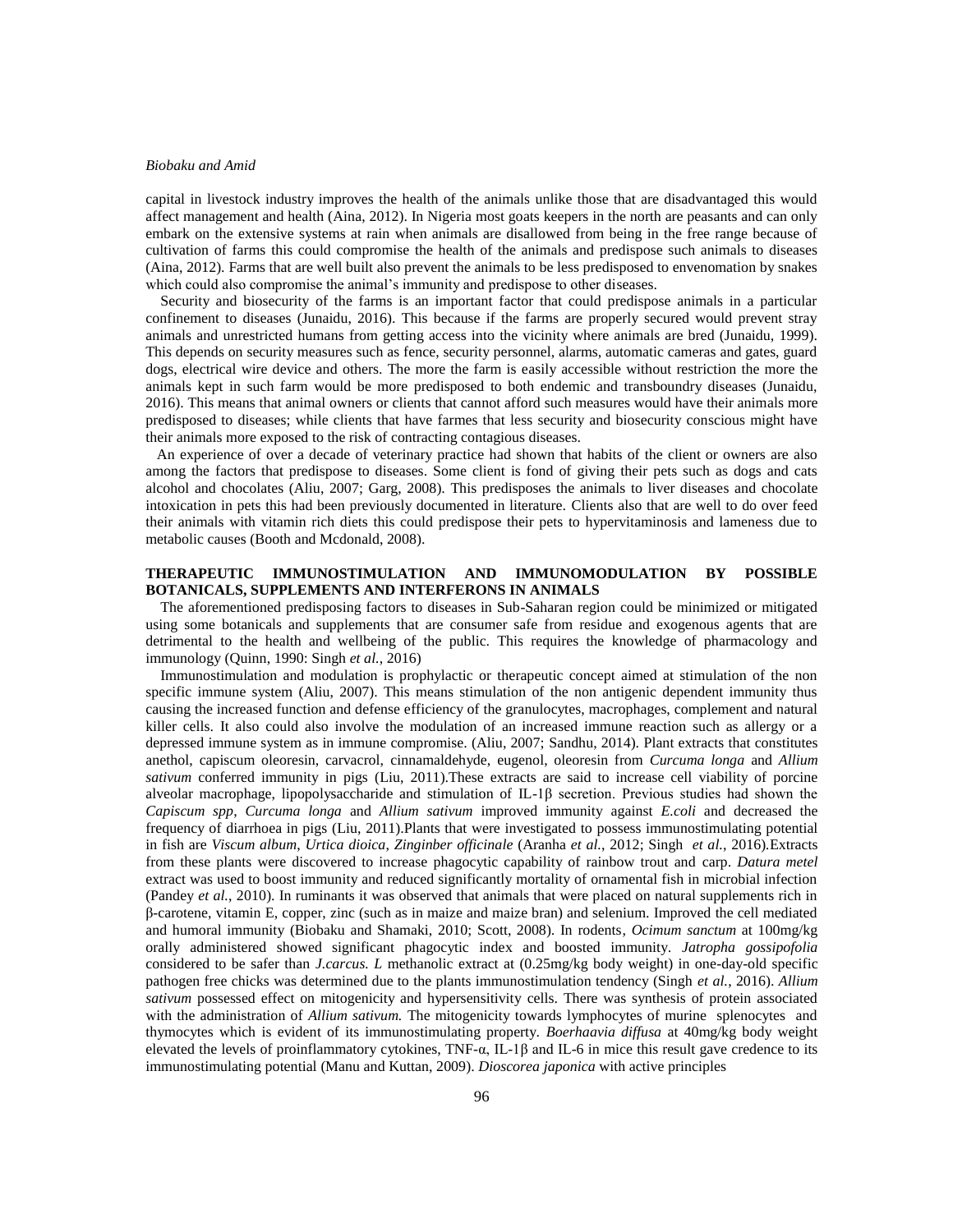Dj-dioscorins and TN1- dioscorins induce expression of proinflammatory cytokines and stimulates the phagocytosis of the bone, spleen and thymus. Dj-dioscorins enhances proliferation of CD4 (+) and CD8 (+), Th1cells in spleen and CD19 (+) in both spleen and thymus (Lin *et al.*, 2009).*Acacia Catechu* produced a significant increase in phagocytic index and a significant protection against cyclophophamide induced neutropenia (Ismail and Asad, 2009). In frugivorous birds flavonoids improved the humoral immunity and was investigated to be due to its antioxidative potentials (Catoni *et al.*, 2008).

## **SUPPLEMENTS**

 Vitamin E significantly increased sephadex-elicited inflammatory exudates and the percentage of phagocytic macrophage in broiler chicks injected in *ovo* (Khan *et al.*, 2012). Percentage of macrophage and abdominal exudates cells were increased by administration of 200mg/kg (Khan *et al.*, 2012).The efficiency of phagocytosis by macrophages is increased by administration of supplemental vitamin E and phagocytosis is a membrane mediated phenomenon (Khan *et al.*, 2012). Vitamin E elevated percentage CD4:CD8 at seven week of age. CD4 (+) is the key player as a helper cells in antibody production. A level of 87 mg/kg of vitamin E increased the percentage of T helper cells CD4+CD8- in the thymus and spleen in the seventh week in broilers. Ascorbic acid is a common vitamin supplement most readily available that could be used in improvement of immune responses in most livestock (Khan *et al.*, 2012). It possesses an antioxidative property and aids the cell mediated and humoral immunity. Its immunomodulatory effect had been previously documented in avians, pigs, sheep, goats, fish and wild life. It has an advantage that it has minimal residual effect and possess wider therapeutic window (Sandhu, 2014).

 Citric Acid (CA) when supplemented in broiler feed showed high density immunocompetent cells in the gastrointestinal tract which is an indicator of healthy broiler with high immune status and protection against pathogens and infectious diseases (Islam, 2012) Higher globulin levels were found in broiler fed supplemented with CA diets (Islam, 2012). This shows better ability to resist diseases in the broilers (Islam, 2012). This also reflected on the ability to resist New castle Disease since recent study had shown that serum globulin level increase due to CA supplementation which could be evidence of resistance to the disease (Islam, 2012).

## **USE OF HOST IMMUNE MODULATORS**

#### **L-Carnitine**

 Carnitine in poultry takes part in the transfer of long chain fatty acids which modifies the metabolism of fatty acid enhances secretion of hormones such as insulin, insulin-like factor-1 and triiodothyronine which may be involved with several lipids and hormones to confer its immunomodulatory effect (Aliu, 2007; Adabi *et al.*, 2011). L-Carnitine supplementation in pigeons increased Ig G and Ig A. At 100mg/kg supplementation in broiler chicken it modulated the innate immunity by enhancing the acute phase protein response (Aliu, 2007; Adabi *et al.*, 2011). In addition L- carnitine supplementation also helps as an antioxidant by regulating nitric oxide, cellular respiration, increase in the anti-oxidative enzymes such glutathione peroxidase, catalase, superoxide dismutase (Aliu, 2007; Adabi *et al.*, 2011; Sandhu, 2014). It exerts thiol and methionine sparing capacity all these decrease the predisposing to stress and improves its immunomodulatory effect (Aliu, 2007; Adabi *et al.*, 2011; Sandhu, 2014).

## **Interferons**

 Interferons are family of glycoproteins produced endogenously by mammals in response to a viral infection or viral infected cells secret this to enhance their binding to receptor on the cell membranes of other uninfected cells, thus this confers antiviral effect to other cells and makes them inaccessible to other pathogens (Aliu, 2007;Dhama 2008;Studdert *et al.*2012; Sandhu,2014).Now interferon is produced by recombinant DNA technology in bacteria with aid of genes from human leukocytes (Sandhu, 2014). There are at least three types, classified previously according to their antigenic property and physical properties. Recently classified as class I which includes α, *W* and β. While the class II are the interferon; IFN-α (leukocyte interferon type 1); IFN-β (fibroblast interferon type 1); IFN-r (immune interferon, type II) which constitutes a family of hormones involved in modulation of immune reactions (Dhama, 2008; Studdert *et al.*, 2012; Sandhu, 2014). They are produced by T and natural killer cells (NK). The interferon-gamma are termed as immune interferon which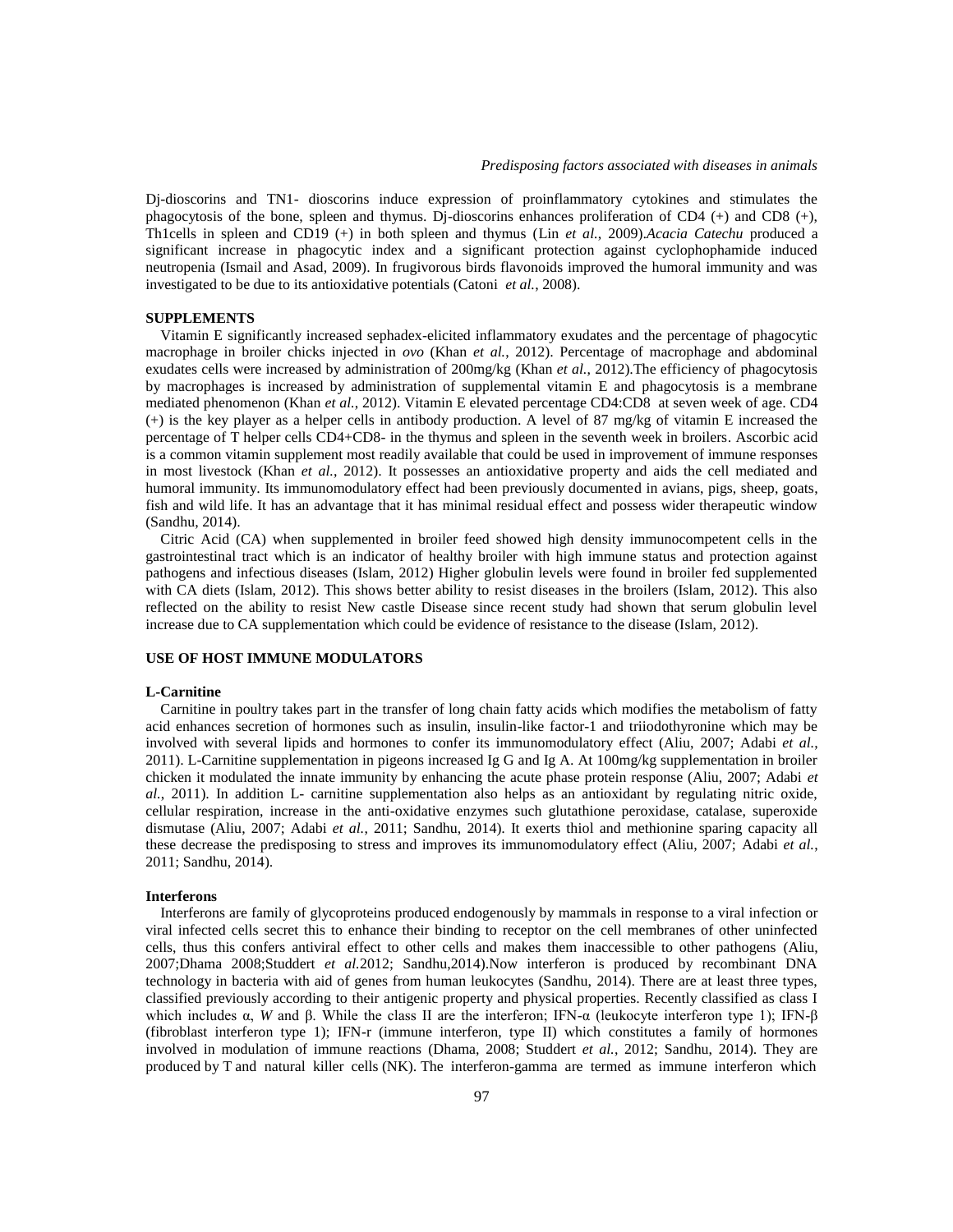produced mainly in by T-lymphocytes as part of the immune response to both viral and non-viral antigens which include bacteria and their product, rickettsiae, protozoa, fungal polysaccharides and a range of polymeric chemicals and other cytokines (Dhama, 2008; Studdert *et al.*, 2012; Sandhu, 2014). IFN-α and IFN-β are produced by B and T lymphocytes, macrophages and fibroblasts in response to the presence of viruses and cytokines. The mechanism of action of interferons is it causes the synthesis of host cell enzymes such as protein kinase, 2', 5'-oligoadenylate synthetase, and phosphodiesterase which inhibit RNA translation and leads to the degradation of viral mRNA and tRNA. It also has antiproliferative and possibly antineoplastic activities may be due to its effect on the synthesis of RNA, DNA and cellular proteins oncogenes (Aliu, 2007). Interferon also acts by stimulation of the immune system (Dhama 2008; Studdert *et al.*, 2012; Sandhu, 2014). The therapeutic uses of interferon as IFN-α had been proven useful in the treatment of infectious bovine rhinotracheitis virus (Aliu, 2007). Given orally to treat non-neoplastic feline leucopenia virus. IFN- $\alpha$  is approved in the treatment of certain cancers such as hairy cell leukaemia, Kaposi sarcoma, or condylomata acuminate caused by papilloma virus, herpes simplex viral infections (Aliu, 2007). Intranasal administration of interferons could be prophylactically used to prevent rhinoviral cold but not useful in already infected subjects (Aliu, 2007). Interferons had been combined with antiviral drugs such as acyclovir or vidarabine and were proven to have promising effect in the management of chronic hepatitis B and C infections (Aliu, 2007; Dhama, 2008; Studdert *et al.*, 2012; Sandhu, 2014. An intralesional injection of interferon in genital warts was used in the speeding up of its regression (Aliu, 2007). INF-r in combination with pentavalent arsenicals was successful in the management of leishmaniasis (Aliu, 2007). Dosage and treatment regimes; IFN 30 IU rhIFN-α orally administered in cats SID for 1/52; IFN is given intravenously at a dose of  $10^6$ - $10^9$  units daily except in cats it is not effective orally, and causes adverse effects limits its IM or SC injection (Aliu, 2007).

### **CONCLUSION AND RECOMMENDATION**

 There are many factors predisposing to diseases in different species in Nigeria, but this write-up gave a review for the basic understanding of the most pertinent causes. It is important to bear in mind that despite the fact that Nigeria and West Africa Sub-region is endowed with flora that could be exploited in complementing the modern veterinary medicine. It is important to know that good management practices, hygiene, breeding nutrition and biosecurity still remain the most economic and effective way to prevent diseases in Nigeria. There is scarcity of effective veterinary drugs and immune based agents among which is interferon, while other supplements are still in preclinical trials in veterinary practice in this region.

 Enlightenment to stakeholders in the livestock industry should be increased. Veterinary extension workers and agricultural extension workers should be trained to bridge the gap between clients of different strata of social system for ensuring good animal health and profit. Good policy to ensure security in farms .This should be done using multidisciplinary approach to ensure effectiveness of a profitable livestock sector. Research should be encouraged to ensure proffering solution with peculiar reference to the region which ever changing and challenging.

## **REFERENCES**

- 1. Abatan MO (2012) Poisons and poisoning nightmarish of a society without diagnostic tools: an inaugural lecture. *Ibadan University Printery* 18-27.
- 2. Adabi SHG, Cooper RG, Ceylan N and Corduk M (2011). L-Carnitine and its functional effects in Poultry Nutrition, *World Poultry Science Journal* 67:277-296.
- 3. Agaie BM and Chafe UM (1998). Prevalance of gastrointestinal parasites in small ruminants in Sokoto, Sokoto State of Nigeria. *The Beam* 4:123 -128.
- 3. Agaie BM and Uko OJ (1998). Effect of season, sex and species difference on the packed cell volume of guinea and domestic fowls in Sokoto, Sokoto State of Nigeraia. *Nigerian Veterinary Journal* 19:95-99.
- 4. Aina ABJ (2012).Goat a misunderstood animal, 35TH Inaugural lecture presented at Federal University of Agriculture, Abeokuta, Nigeria.
- 5. Ajadi RA, Kehinde OO, Sonibare AO, Gazal OS and Kasali OB (2012). Effects of road transportation of cattle between transboundry area and central abattoir of Abeokuta, Ogun State on Plasma cortisol, blood glucose and leukocyte parameters. *Bulletin of Animal health production* 60:373-376.
- 6. Ajayi OL, Oyewusi IK, Olaniyi MO, Oyekunle MA, Jagun AT, Omotainse SO, Biobaku KT and Kasali OB (2013). Enzootic nasal adenocarcinoma: cytological and clinico-pathological observations: In a West African dwarf goat. A Case report. *Bulletin of Animal Health and Production in Africa.* 61:331-335.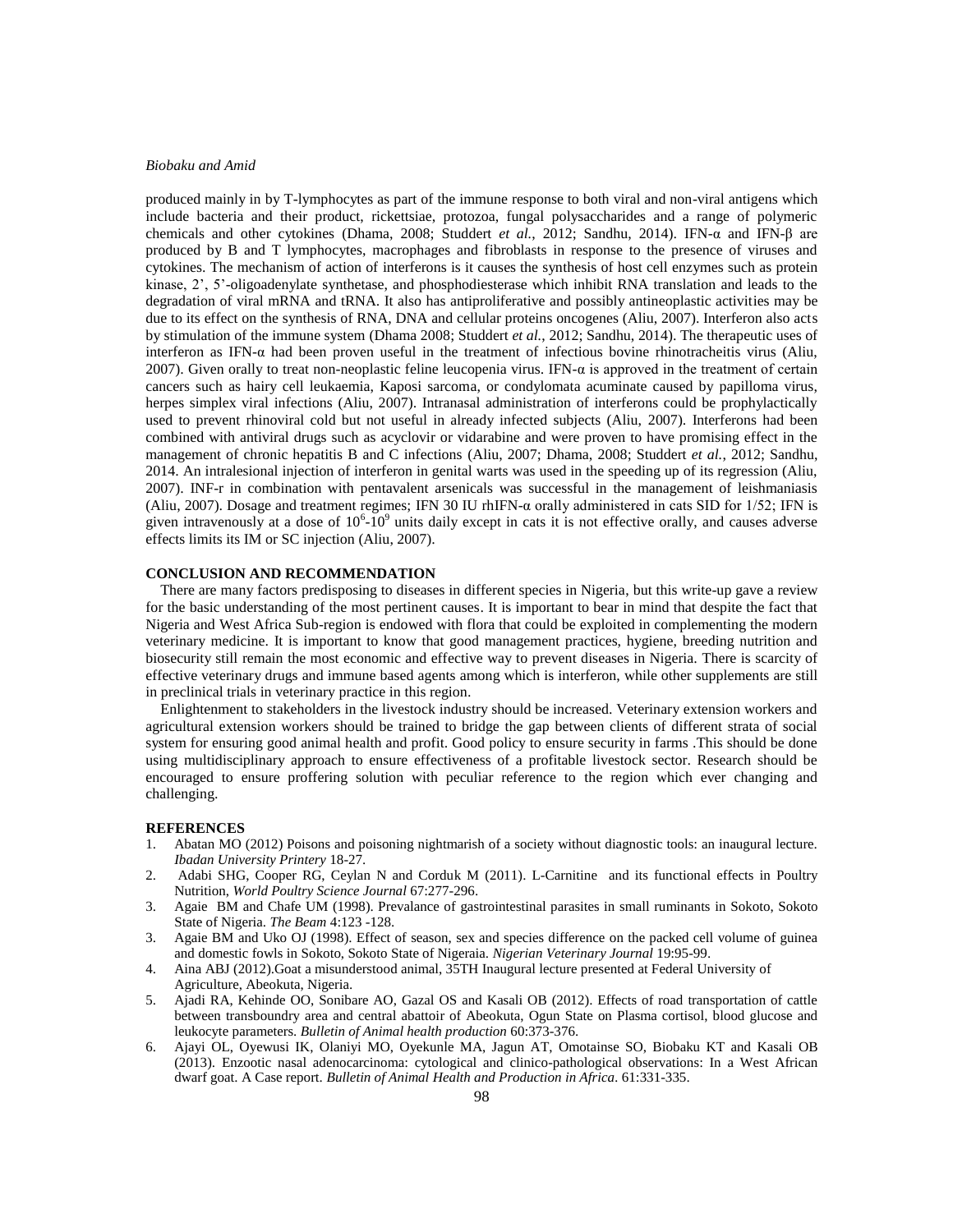*Predisposing factors associated with diseases in animals*

- 7. Akinola LAF and Essien A (2011).Relevance of rural poultry production in developing countries with special reference to Africa. *World's Poultry Science Journal* 67:697-705
- 8. Akinyemi KO, Mendie UE, Smith ST, Oyefolu AO and Coker AO (2005). Screening of some medicinal plants used in South-west Nigerian traditional medicine for anti-Salmonella typhi activity. *Journal of Herb Pharmacotherapy* 5: 45-60.
- 9. Al-Forkan M, Islam S, Akter R, Shameen AS,Khaleda L, Rahman Z and Salma CDU (2016). A sub-chronic exposure study of arsenic on haematological parameters, liver enzyme activities, histological studies and accumulation pattern of arsenic in organs of Wistar albino rats Al*-Forkan, Journal of Cytolology Histolology* (pages 1-7) Available from: S5:1http://dx.doi.org/10.4172/2157-7099.S5-006 accessed 15th August,2016.
- 10. AliuYO (2007).Veterinary pharmacology 1st Edition published by Tamaza publishing, Zaria, Nigeria.447-488.
- 11. Aranha I, Clement F and Venkatesh YP (2012). Immunostimulatory properties of the major protein from the stem of the Ayurvedic medicinal herb, guduchi (*Tinospora cord folia*).*Journal of Ethnopharmacology* 139:366-72.
- 12. ATSDR *(Agency for Toxic Substances and Disease Registry)* (2005). Toxicological Profile for Arsenic (update)*.*, Atlanta, Georgia, pp. 1-357.
- 13. Awoyomi OJ, Biobaku KT, Kehinde OO, Adebowale OO and Oyewusi, JA (2013). A Survey of ethnoveterinary botanicals in Ogun State and their public health Implications. *Nigerian journal of Animal Production* 40: 198-208.
- 14. Awoyomi OJ, Oyewusi JA, Talabi AO, Oyewusi IK, Biobaku KT, Mustapha OA and Agbaje M (2014). Isolation of *Aeromonas hydrophila* in a Case of wound Infection in Cattle in Nigeria. *Nigerian journal of Animal Production* 41:213-219.
- 15. Ayo JO, Minka NS and Mamman M (2006). Excitability scores of goats administered ascorbic acid and transported during hot-dry conditions. *Journal of Veterinary sciences* 7:127-131.
- 16. Biobaku K T, Thomas FC, Aremu A, Asogwa NT, Ameen SA, Akorede GJ and Basiru A (2017c). Nutriceutical effects of fermented *Parkia biglobosa* seeds on recovery of malnourished rats. *Ceylon Journal of Science* 46:47- 53.
- 17. Biobaku KT (2015). Effect of xylazine and Ascorbic acid Co-administration on Transportation Stress and Meat Characteristics in Sahel bucks. A Ph.D Thesis Submitted to Department of Veterinary Phermacology,Usmanu Danfodiyo University, Sokoto.
- 18. Biobaku KT and Shamaki BU (2010). A preliminary Trypanocidal Study of Natural and Synthetic supplementation of Zinc and Magnesium in combination with Diminazene aceturate in wistar rats. *Sahel Journal of Veterinary Sciences* 9:55-61.
- 19. Biobaku KT, Agaie BM and Aremu A (2017b). Evaluating stress amelioration of oral vitamin C in bucks exposed to long term road transportation and stocking. *Bangladesh Journal of Veterinary Medicine* 15:33-38.
- 20. Biobaku KT, Agaie BM, Onifade KI, Odetokun IA, Okediran BS, Ameen SA, Ismaila MS, Adamu M and Raji LO (2016a). Effects of xylazine on physiological and biochemical parameters of sahel bucks exposed to long term road transportation of 28 hours. *Sokoto Journal of Veterinary Sciences* 14:43-52.
- 21. Biobaku KT, Ajagbonna OP, Ajayi OL and Adebowale OO (2008a). Efficacy of Magnesium chloride Supplementation and diminazene aceturate in *Trypanosome brucei* inoculated Wistar albino rats. *Journal of Agricultural Science and Environment* B 7:64 -70.
- 22. Biobaku KT, Ajayi OL, Ajagbonna OP and Omotainse SO (2008b). Effect of magnesium chloride and diminazene aceturate on the pathogenicity of *Trypanosome brucei* infection in rats. VOM *Journal of Veterinary Science* 1:47-53.
- 23. Biobaku KT, Jibir M, Agaie BM and Onifade KI (2017a). How xylazine Administration and adherence to Animal welfare Improved chevon of bucks exposed to road stress. *Annals food Science and Technology* 18:307-315.
- 24. Biobaku KT, Odetokun IA, Akorede GJ and Ameen SA (2015). A case of canine *Trypanosoma congolense* diagnosed by PCR and managed using diamiazene aceturte co administration with vitamin B and C. *Sahel Journal of Veterinary Sciences* 14:77-80*.*
- 25. Biobaku KT, Odetokun IA, Raji LO, Olurode SO, Ameen SA (2016b). A case report of abortion induced by *Aspergillus mycotoxicosis* in Sokoto Red goat. *Alexandria Journal of Veterinary Sciences* 49:91-94.
- 26. Biobaku KT, Raji LO, Akorede GJ,Odetokun IA, Ameen,SA (2016c). A Case of dystocia induced by misuse of oxytocin in a Boerboel bitch.*Turkish Journal of Agriculture Food Science and Technology* 4:822-824.
- 27. Biobaku KT, Takeet M I, Olurode SA, Oyewusi IK, Oni OO and Oloye AA (2010). The prevalence and clinicohaematological changes of protozoan disease in food animals in Alabata, Abeokuta. *Nigerian Journal of Parasitology* 31:1-6.
- 28. Biobaku KT, Thomas FC, Adenubi OT and Ajadi RA (2011). Effect of Tahitian noni juice on hematological and biochemical parameters. *Tropical Veterinarian Journal* 29:24-30.
- 29. Biobaku KT and Adeleye OE (2010). Two hens mutually brooding: A rare behaviour in *Gallus domesticus* ; A case report. *Science World Journal* 5:21-22.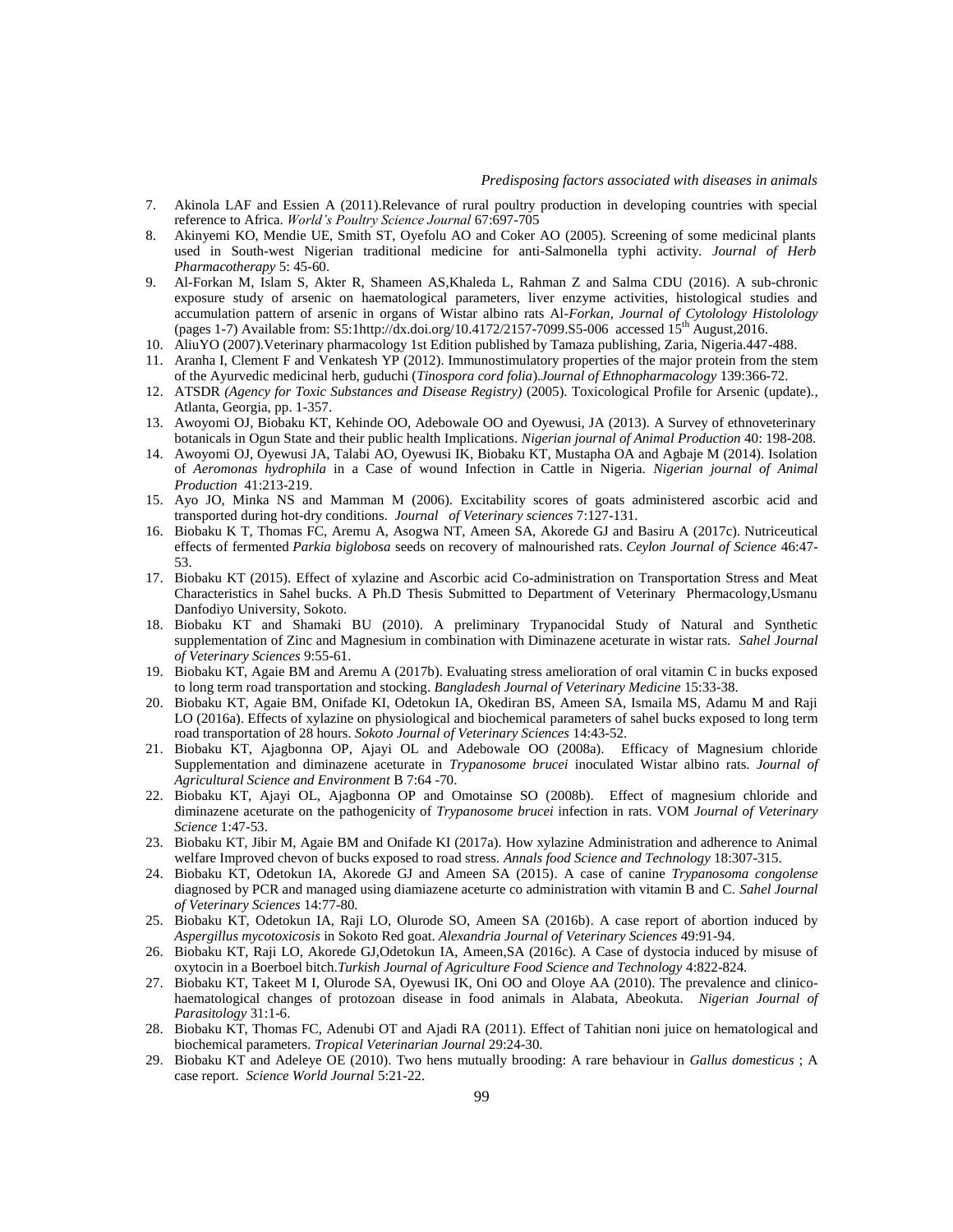- 30. Bishop Y (2005). In: The Veterinary Formulary Publish in Association with Veterinary Association.6 edition Pharmaceutical press. London 100-125.
- 31. Butchers GD, Jacob JP and Mather FP (2015). Poultry Diseases. Document is PS47, one of a series of the Veterinary Medicine-Large Animal Clinical Sciences Department, UF/IFAS Extension, sourced from http://edis.ifas.ufl.edu.
- 32. Catoni C, Schaefer, HM and Peters A (2008). Fruit for health: the effect of flavonoids on humoral immune response and food selection in a frugivorous bird. *Functional Ecology* 22: 649-654.
- 33. Clement F, Pramod SN and Venkatesh YP, (2010). Identity of the immunomodulatory proteins from garlic (*Allium sativum*) with the major garlic lectins or agglutinins. *International Immunopharmacology* 10:316-24.
- 34. De- Haan C (1994). An Overview of the World Bank Involvement in Pastoralist Development. 35. Dhama K, Mahendran M, Chauhan RS and Tomar S (2008). Cytokines– their functional roles and prospective applications in veterinary practice. A review *Journal Immunology and Immunopathology* 10:79-89.
- 36. Esievo KAN (2017). Veterinary Clinical Pharmacology. First edition Spectrum books Limited.Nigeria. 85-165.
- 37. Ezeri GN (2014). Fish Diseases A Major Hinderance for ""Fish for all"".44thanugural Lecture. Published by Federal University of Agriculture Abeokuta, Nigeria pp 34-40.
- 38. Garg SK (2008). Veterinary Toxicology. CBS publishers and Distributors New Delhi-110002
- 39. GIZ (Deutsche Gesellschaft fur Internationale Zusammenarbeit) (2015).Joint Environmental Audit on the Drying up of Lake Chad Report.
- 40. Gregory GN (2004). Physiology and behavior of animal suffering. First edition Blackwell Publishing Company, United Kingdom. 25-50.
- 41. Hall HT (1985). Diseases and parasites of livestock in the tropics. 2<sup>nd</sup> edition.Academic press. Pp. 207-241.
- 42. Hassan WA (2000). Biological productivity of sheep and goats under agro-silvo-pastoral system in the zamfara reserve in North-western Nigeria. Ph.D Thesis. Submitted to Department of Animal Science , Justus Liebig University, Giessen, Germany, 262 pp.
- 43. Institute of Economics and Peace (2015). Global Terrorism-Index-Report:In Junaidu,M (2016).The challenges of pastoralism on national economy security in compiled by veterinary council of Nigeria. Published by Veterinary Council of Nigeria, Nigeria. Islam KMS (2012). Use of Citric acid in broilers, *World Poultry Science Journal*  68:104-118.
- 44. Irwin, H.P., Cho, B.H and Oh, J.V (2012) Animal stress result in Meat causing diseases downloaded web version courtesy of Jean chemours website.
- 45. Ismail S and Asad M (2009). Immunomodulatory activity of Acacia catechu. *Indian Journal Physiology and Pharmacology* 53:25-33.
- 46. Ismaila MS, Onifade KI, Agaie BM, Elsa AT and Chafe UM (2010). The Influence of Environmental Temperature on Physiological Parameters in xylazine sedated Sheep. International *Journal of Animal and Veterinary Advances* 2:37-42.
- 47. Jibir M (2008). Effect of age, sex fasting on carcass and meat characteristics. A Ph.D Thesis Submitted to Department of Animal Science , Usmanu Danfodiyo University, Sokoto.
- 48. Junaidu M (1999). Management of common property resources for suitable Livestock production in Nigeria. DFID Workshop on Land Tenure, property and sustainable development in Sub-Saharan Africa presented at UK
- 49. Junaidu M (2016). The challenges of Pastoralism on National economy Security in Compiled by Veterinary Council of Nigeria. Published by Veterinary Council of Nigeria, Nigeria.
- 50. Khan RU, Naz S, Javdani M, Nikousefat Z, Selvaggi M, Tufarelli V and Laudadio V (2012). The use of Tumeric *(Curcurma longa)* in Poultry feed. *World Poultry Science Journal* 68:97-103
- 51. Khan RU, Rahman ZU, Nikousefat Z, Javdani M, Tufarelli V, Dario C, Selvaggi M and Laudadio V (2012) .Immunomodulatory effect of vitamin E in broilers. *World Poultry Science Journal* 68:31-39
- 52. Kropatsch1 R, Akkad1 DA, Frank M, Altmüller CRJ, Jörg PN, Epplen T. and Dekomien G (2016). A large deletion in RPGR causes XLPRA in Weimaraner dogs. *Canine Genetics and Epidemiology* 3:1-9.
- 53. Lin PL, Lin KW, Weng CF and Lin KC (2009). Yam storage protein dioscorins from *Dioscorea alata* and *Dioscorea japonica* exhibit distinct immunomodulatory activities in mice. *Journal of Agriculture of Food Chemistry* 57: 4606-13.
- 54. Liu Y (2011). Effects of plant extracts on immune function and disease resistance in pigs.PhD Dissertation Submitted to Graduate College of Animal Sciences, University of Illinois at Urbana-Champaign.
- 55. Lunne JK (1998). Cytokines orchestrating the immune response. *Review of Science Technology Official international Journal Epizootology* 17:84-94.
- 56. Makare N, Bodhankar S and Rangari V (2001). Immunomodulatory activity of alcoholic extract of *Mangifera indica L.* in mice *Journal of Ethnopharmacology* 78:133-137.